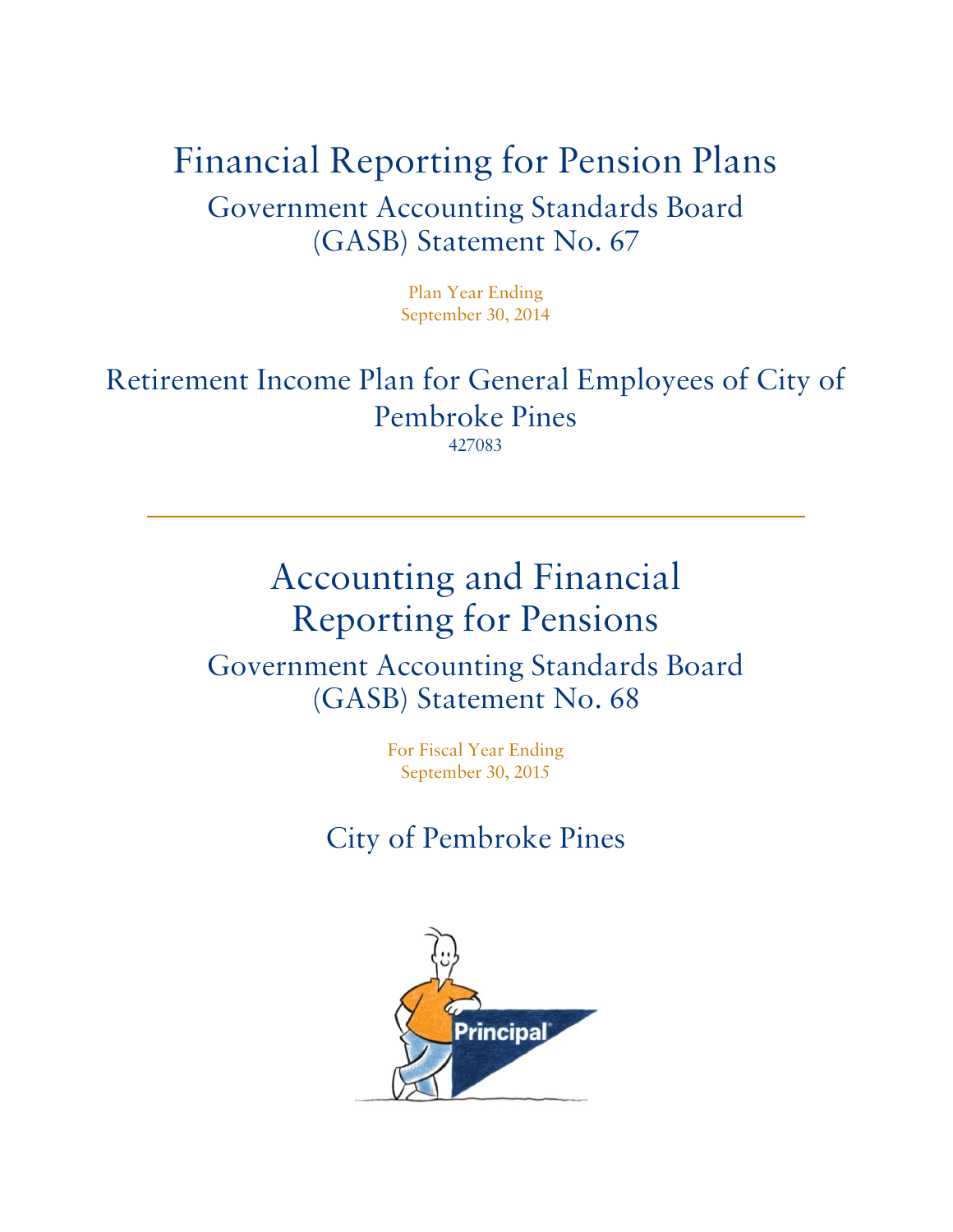# Table of Contents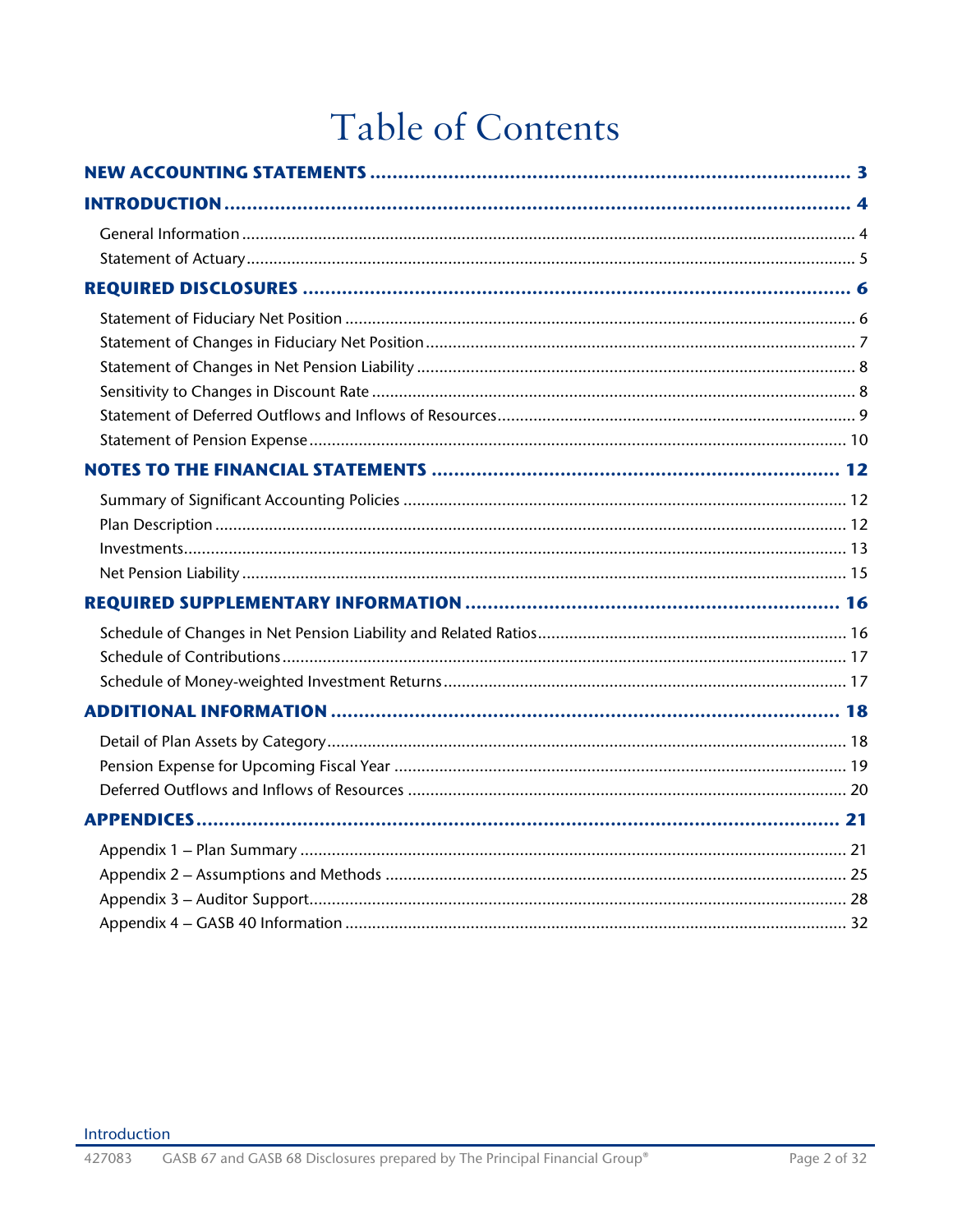

# New Accounting Statements

<span id="page-2-0"></span>The objective of the new Government Accounting Standards Board (GASB) Statements No. 67 and 68 is to improve financial reporting by state and local governmental pension plans. Enhanced note disclosures and new schedules of supplementary information improve the usefulness of the financial reports.

#### **GASB Statement 67 – Plan Accounting**

This statement sets new financial reporting standards for pension plans, and includes Net Fiduciary Position (pension plan assets) and information about rates of return on pension plan investment. Users can also assess the relative success of the plan's investment strategy and the relative impact that investment earnings will have on the plan's ability to pay future benefits.

#### **GASB Statement 68 – Governmental Entity Accounting**

This statement is intended to make the pension portion of the financial statements more useful and encourage accountability. Net pension liability provides an indication of the extent to which the total pension liability is covered by the plan's assets.

In addition, the statement requires improved consistency and transparency of information across all governmental pension plan accounting:

- a consistent methodology for determination of the discount rate
- a single actuarial cost method for all calculations
- immediate recognition in pension expense of certain items
- standardized recognition periods for deferred outflows and inflows of resources

#### **Accounting Disclosure Report**

This report includes:

- Information required for your pension plan's GASB 67 Financial Reporting.
- Information required for your government entity's GASB 68 Accounting and Financial Reporting for Pensions.
- Required Supplemental 10 year history information. (GASB allows for the history to be built going forward. You do not have to go back and restate the past 10 years.)
- Additional information to help you budget for the upcoming year's pension expense.
- Information for your auditors that support the calculations in this report.

You can quickly find key topics from the Table of Contents by clicking on the topic to jump to that page in the report. The information in this report is displayed as it is in the sample disclosures in the statements. It also indicates where you need to add additional information from your records.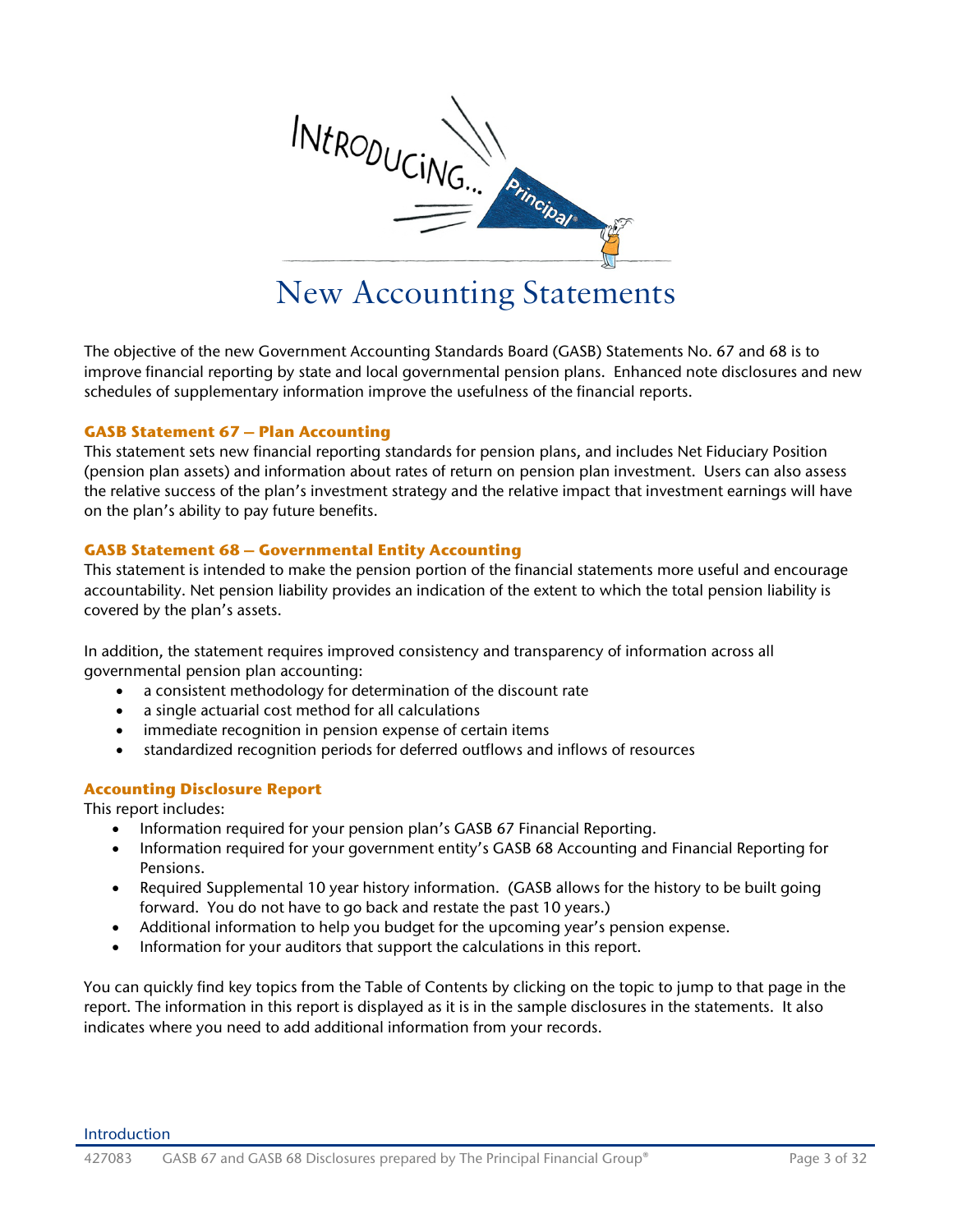# Introduction

## **General Information**

#### <span id="page-3-1"></span><span id="page-3-0"></span>**Purpose of report**

The Governmental Accounting Standards Board (GASB) has published standards for the accounting and financial reporting of pensions by government entities. These standards are defined in Statement No. 67, Financial Reporting for Pension Plans, and Statement No. 68, Accounting and Financial Reporting for Pensions.

This report gives you the actuarial information needed to comply with the standards required by Statements No. 67 and 68. The amounts shown in this report are for your accountant's purposes only. They are not to be used for setting plan contributions or plan termination calculations.

This report should not be used for other purposes, distributed to anyone other than the plan sponsor or relied upon by any other person without prior consent from the Principal Life Insurance Company.

#### **Information you are required to provide**

You will need to provide information in addition to what is included in this report to satisfy all the Statement No. 67 and 68 disclosure requirements. Look for the tables labeled **Plan Sponsor must disclose** throughout the report for reminders of the additional information needed.

#### **Measurement date**

A measurement period of 10/01/2013 to 09/30/2014 has been used for the plan year ending 09/30/2014 for GASB 67 reporting and for the fiscal year ending 09/30/2015 for GASB 68 reporting.

The net pension liability reported for City of Pembroke Pines's fiscal year end of 09/30/2015 was measured as of 09/30/2014, using the total pension liability that was determined by an actuarial valuation as of 09/30/2014.

The net pension liability reported for City of Pembroke Pines's fiscal year end of 09/30/2015 was measured as of 09/30/2014, using the total pension liability that was determined by an actuarial valuation as of 09/30/2014 and projected to 09/30/2015.

#### **Employee payroll**

The Covered Employee Payroll shown in this report is the reported payroll for the measurement period, as required by GASB Statements 67 and 68. This is different from the Annual Member Compensation shown in the 10/01/2014 Actuarial Valuation Report, which is the projected payroll for the upcoming plan year.

#### **For additional information**

For additional information you may contact your actuarial analyst, Gary R Peffer:

- Phone 800 557 6627 extension 49379, or 412 394 9379
- Email [Peffer.Gary@principal.com](mailto:Peffer.Gary@principal.com)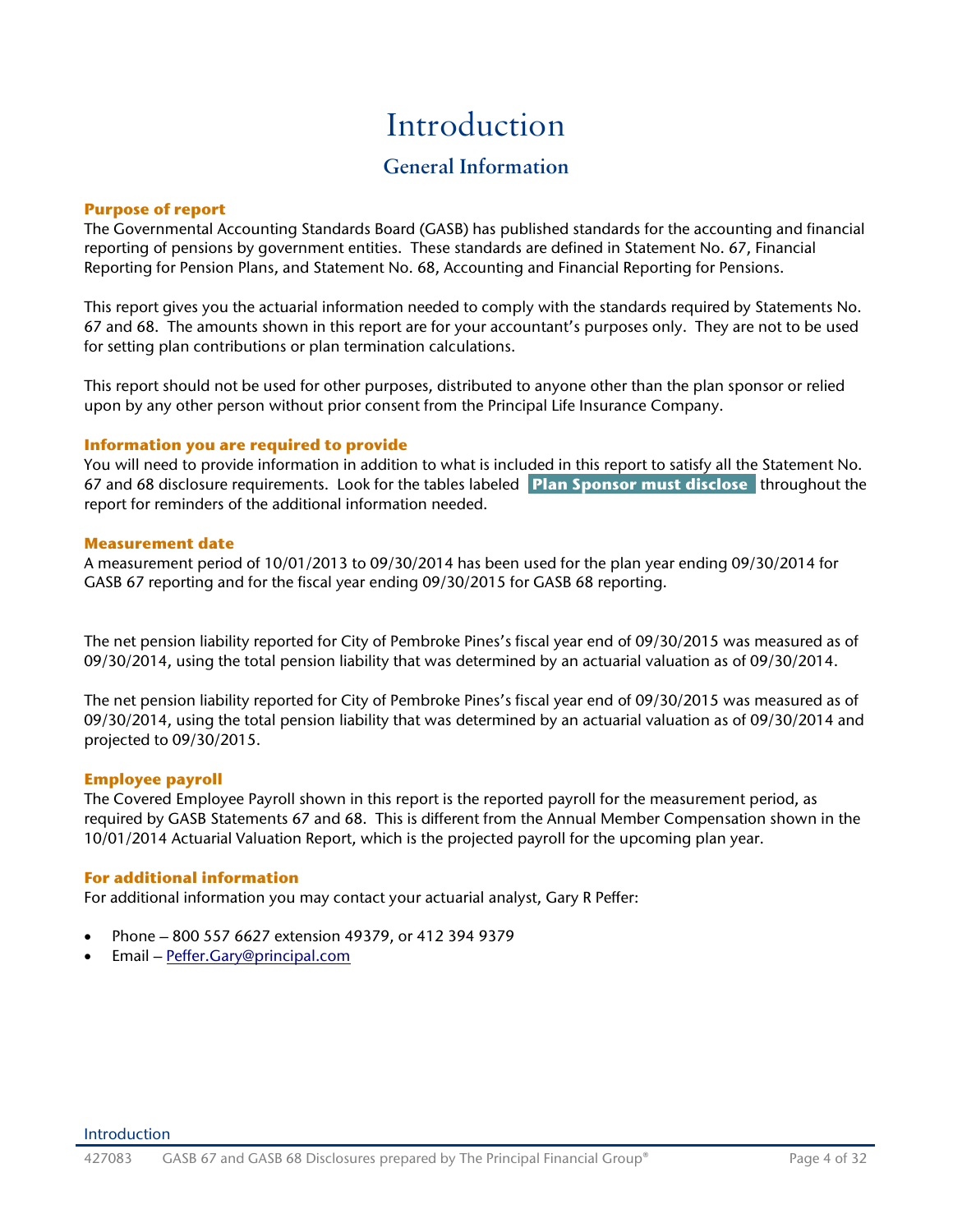## **Statement of Actuary**

<span id="page-4-0"></span>The calculations shown in this report for the Retirement Income Plan for General Employees of City of Pembroke Pines reflect our interpretations of pension related accounting standards published by the Governmental Accounting Standards Board. The results may not be the most advantageous for your particular financial accounting situation.

In preparing this report, I have relied on:

- reports of participants, salary, and service provided by the plan sponsor.
- information for any participants being paid by Principal Life Insurance Co., as reported by Principal Life Insurance Company.
- market value of assets and benefit and expense transaction information for the preceding plan year, reported by Principal Financial Group and the plan sponsor.
- plan documents on file with Principal Life Insurance Company, including changes as noted on the Summary of Plan Provisions page of this report.

The assumptions used in this report are within the reasonable range of possible assumptions and are appropriate for the purposes for which they have been used.

I confirm that as the actuary for this pension plan, I am completely independent of the plan sponsor and any of its officers or key personnel. Neither I nor anyone closely associated with me has any relationship known to me which would impair our independence.

I am a member of the American Academy of Actuaries and meet the Qualification Standards of the American Academy of Actuaries to render the actuarial opinion contained herein.

David a Stockla

David A. Stocklas, EA, MAAA Consulting Actuary

Retirement Actuarial Services Principal Financial Group Liberty Center 1001 Liberty Ave. Suite 300 Pittsburgh, PA 15222 412 394-9380 Stocklas.Dave@principal.com 02/12/2015

#### Introduction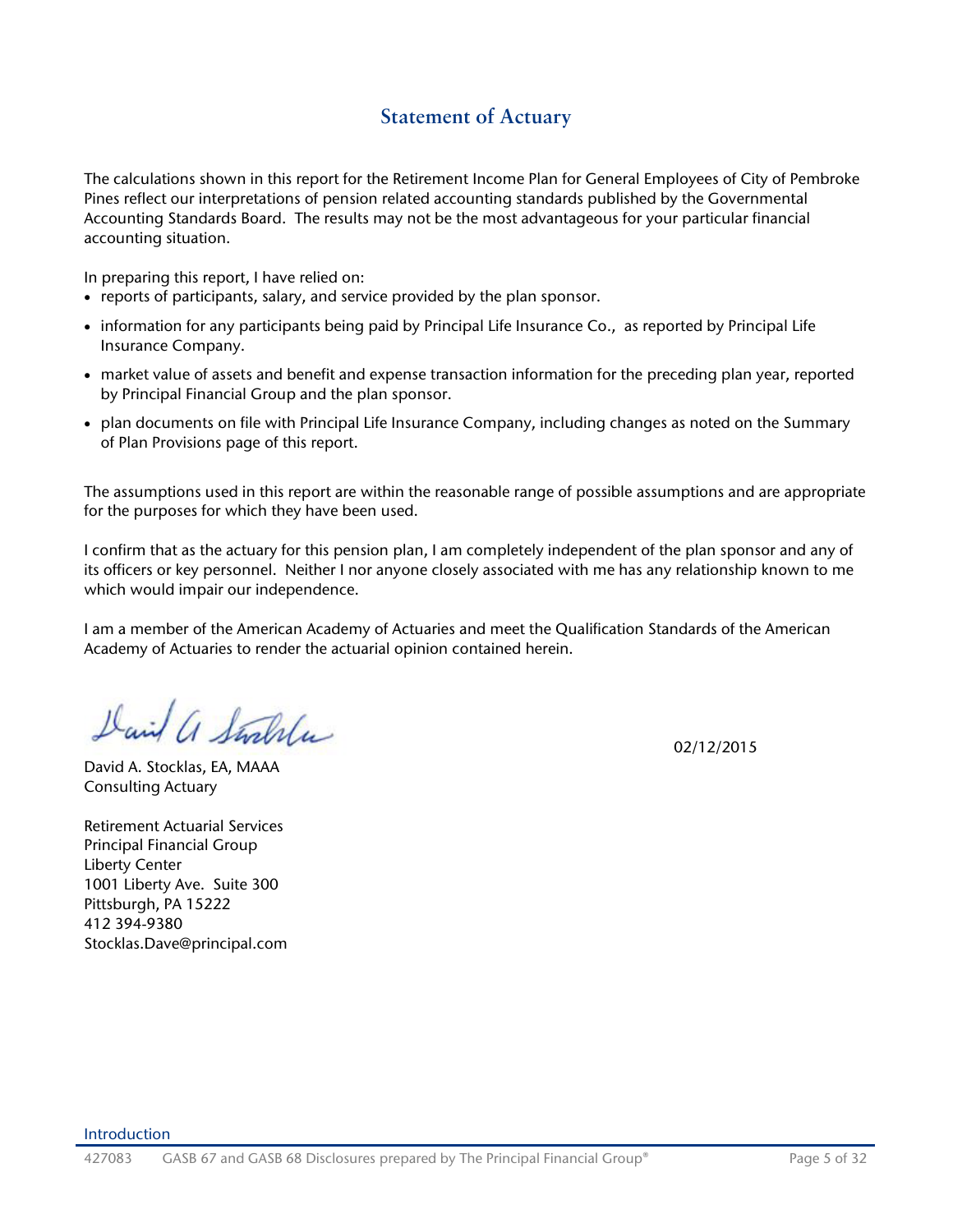# Required Disclosures

## **Statement of Fiduciary Net Position**

<span id="page-5-1"></span><span id="page-5-0"></span>A measurement date of 09/30/2014 has been used for the fiscal year ending 09/30/2015.

|                                             | 09/30/2015    | 09/30/2014    |
|---------------------------------------------|---------------|---------------|
| <b>Assets</b>                               |               |               |
| Cash and cash equivalents                   | \$0           |               |
| Receivables                                 |               |               |
| Employer contributions receivable           | \$9,800,000   |               |
| Employee contributions receivable           | O             |               |
| Investment income receivable                | Ω             |               |
| <b>Total Receivables</b>                    | \$9,800,000   |               |
| Investments                                 |               |               |
| Large U.S. Equity                           | \$48,362,093  |               |
| Small/Mid U.S. Equity                       | 11,581,419    |               |
| International Equity                        | 19,127,095    |               |
| <b>Balanced/Asset Allocation</b>            | 8,076,814     |               |
| Short-Term Fixed Income                     |               |               |
| <b>Fixed Income</b>                         | 63,822,856    |               |
| Other                                       | 0             |               |
| Assets held outside Principal               | 0             |               |
| <b>Total Investments</b>                    | \$150,970,276 |               |
| Assets used in plan operations              | \$0           |               |
| <b>Total Assets</b>                         | \$160,770,276 |               |
| <b>Liabilities</b>                          |               |               |
| Benefits payable                            | \$0           |               |
| Refunds of EE contributions payable         | 0             |               |
| Accrued expenses payable                    | 0             |               |
| Accrued invest fees payable                 | 0             |               |
| <b>Total Liabilities</b>                    | \$0           |               |
| <b>Net Position Restricted for Pensions</b> | \$160,770,276 | \$141,210,749 |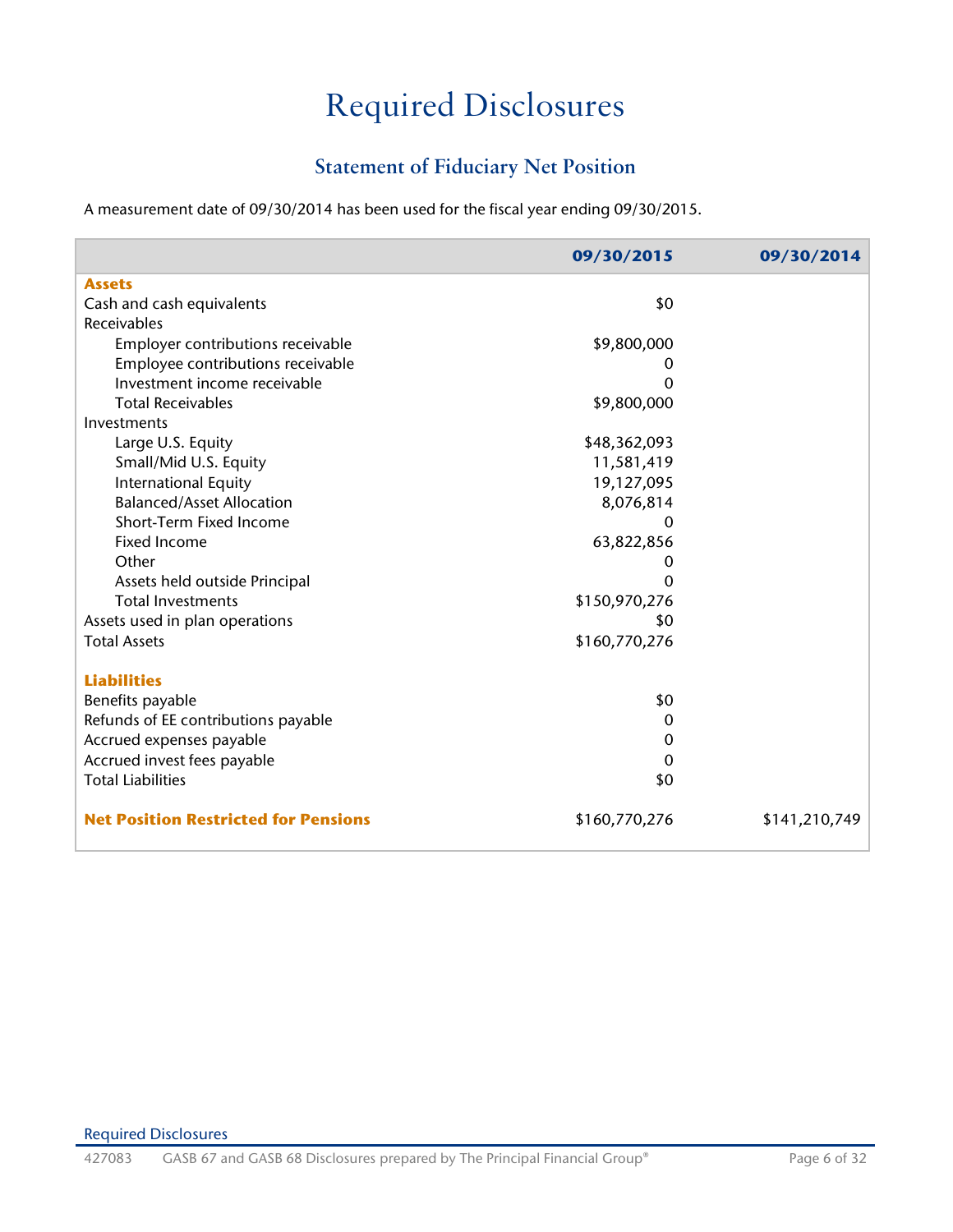## **Statement of Changes in Fiduciary Net Position**

<span id="page-6-0"></span>A measurement date of 09/30/2014 has been used for the fiscal year ending 09/30/2015.

|                                              | 09/30/2015    |  |
|----------------------------------------------|---------------|--|
| <b>Additions</b>                             |               |  |
| <b>Contributions</b>                         |               |  |
| Employee contributions                       | \$235,112     |  |
| <b>Employer contributions</b>                | 16,474,902    |  |
| Other contributions                          |               |  |
| <b>Total Contributions</b>                   | \$16,710,014  |  |
| <b>Investment Income</b>                     |               |  |
| <b>Investment Return</b>                     | \$12,918,959  |  |
| Other income                                 | 0             |  |
| Investment expenses                          | (45,201)      |  |
| Net Investment Income                        | \$12,873,758  |  |
| <b>Total Additions</b>                       | \$29,583,772  |  |
| <b>Deductions</b>                            |               |  |
| <b>Benefit Payments</b>                      | \$10,021,946  |  |
| <b>Administration Expenses</b>               | 2,299         |  |
| Other Expenses                               | 0             |  |
| <b>Other Deductions</b>                      | 0             |  |
| <b>Total Deductions</b>                      | \$10,024,245  |  |
| <b>Net Change in Fiduciary Net Position</b>  | \$19,559,527  |  |
| Fiduciary Net Position, beginning of period  | 141,210,749   |  |
| <b>Fiduciary Net Position, end of period</b> | \$160,770,276 |  |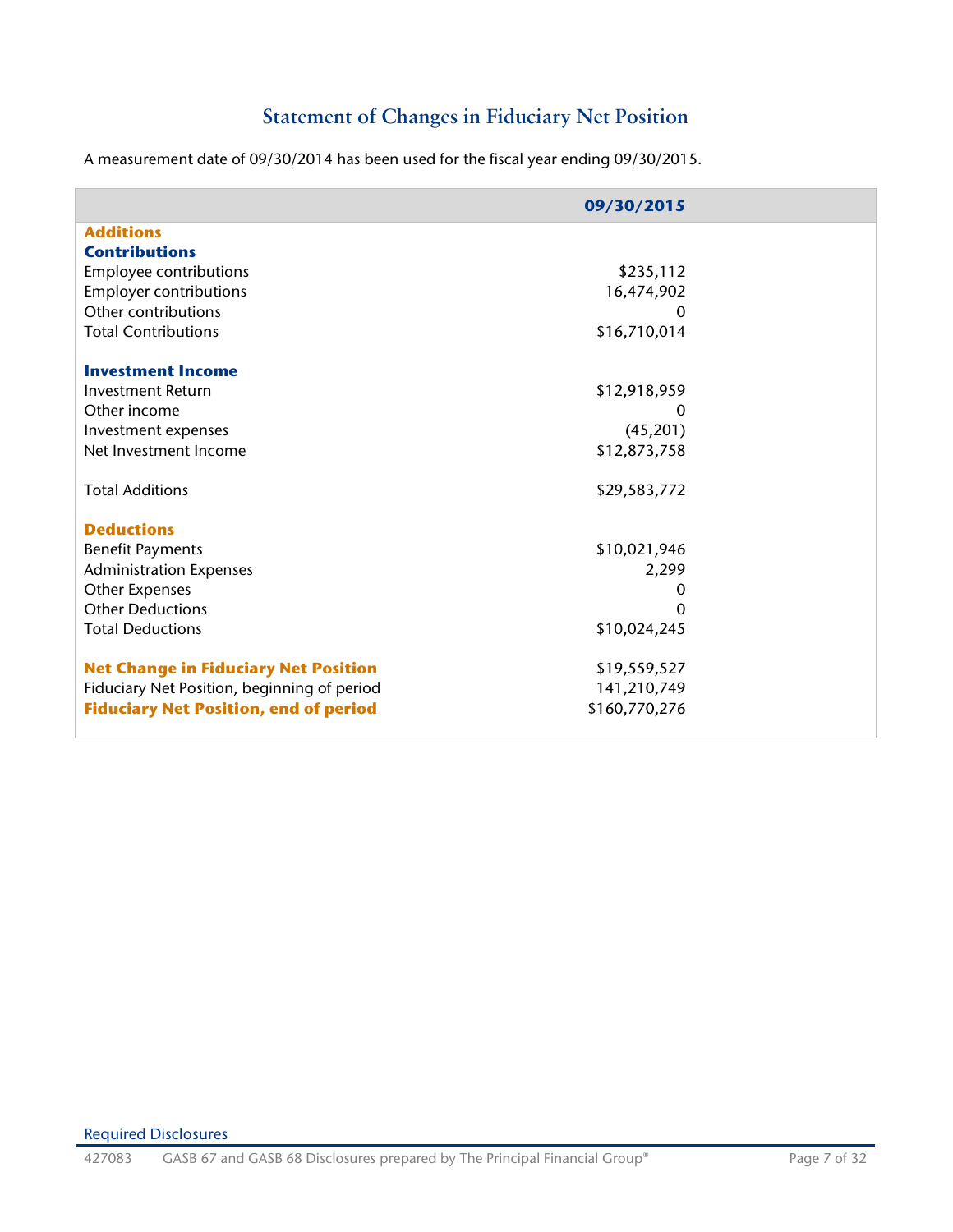## **Statement of Changes in Net Pension Liability**

<span id="page-7-0"></span>

| A measurement date of 09/30/2014 has been used for the fiscal year ending 09/30/2015. |  |
|---------------------------------------------------------------------------------------|--|
|---------------------------------------------------------------------------------------|--|

|                                     | <b>Total</b><br><b>Pension</b><br><b>Liability</b> | <b>Fiduciary</b><br><b>Net Position</b> | <b>Net Pension</b><br><b>Liability</b> |
|-------------------------------------|----------------------------------------------------|-----------------------------------------|----------------------------------------|
| <b>Balance, beginning of period</b> | \$151,813,834                                      | \$141,210,749                           | \$10,603,085                           |
| <b>Changes for the year</b>         |                                                    |                                         |                                        |
| <b>Service Cost</b>                 | 210,178                                            |                                         | 210,178                                |
| Interest                            | 11,426,651                                         |                                         | 11,426,651                             |
| <b>Benefit Payments</b>             | (10, 021, 946)                                     | (10,021,946)                            | O                                      |
| Differences between expected and    |                                                    |                                         |                                        |
| actual experience                   | 1,190,892                                          |                                         | 1,190,892                              |
| Changes in assumptions              | 3,309,464                                          |                                         | 3,309,464                              |
| Changes in benefit terms            | $\Omega$                                           |                                         | 0                                      |
|                                     |                                                    |                                         |                                        |
| <b>Employee contributions</b>       |                                                    | 235,112                                 | (235, 112)                             |
| <b>Employer contributions</b>       |                                                    | 16,474,902                              | (16, 474, 902)                         |
| Other contributions                 |                                                    | $\Omega$                                | $\Omega$                               |
| Net Investment Income               |                                                    | 12,873,758                              | \$(12, 873, 758)                       |
|                                     |                                                    |                                         |                                        |
| <b>Administration Expenses</b>      |                                                    | (2, 299)                                | 2,299                                  |
| <b>Other Expenses</b>               |                                                    | O                                       | 0                                      |
| <b>Other Deductions</b>             |                                                    | $\mathbf{0}$                            | $\mathbf 0$                            |
| <b>Net Changes</b>                  | \$6,115,239                                        | \$19,559,527                            | \$(13,444,288)                         |
| <b>Balance, end of period</b>       | \$157,929,073                                      | \$160,770,276                           | \$(2,841,203)                          |

# **Sensitivity to Changes in Discount Rate**

<span id="page-7-1"></span>

|                              | 1% decrease in | <b>Discount Rate</b> | 1% increase in |
|------------------------------|----------------|----------------------|----------------|
|                              | discount rate  | $7.55\%$             | discount rate  |
| <b>Net Pension Liability</b> | 15,657,145     | (2,841,203)          | (18, 276, 983) |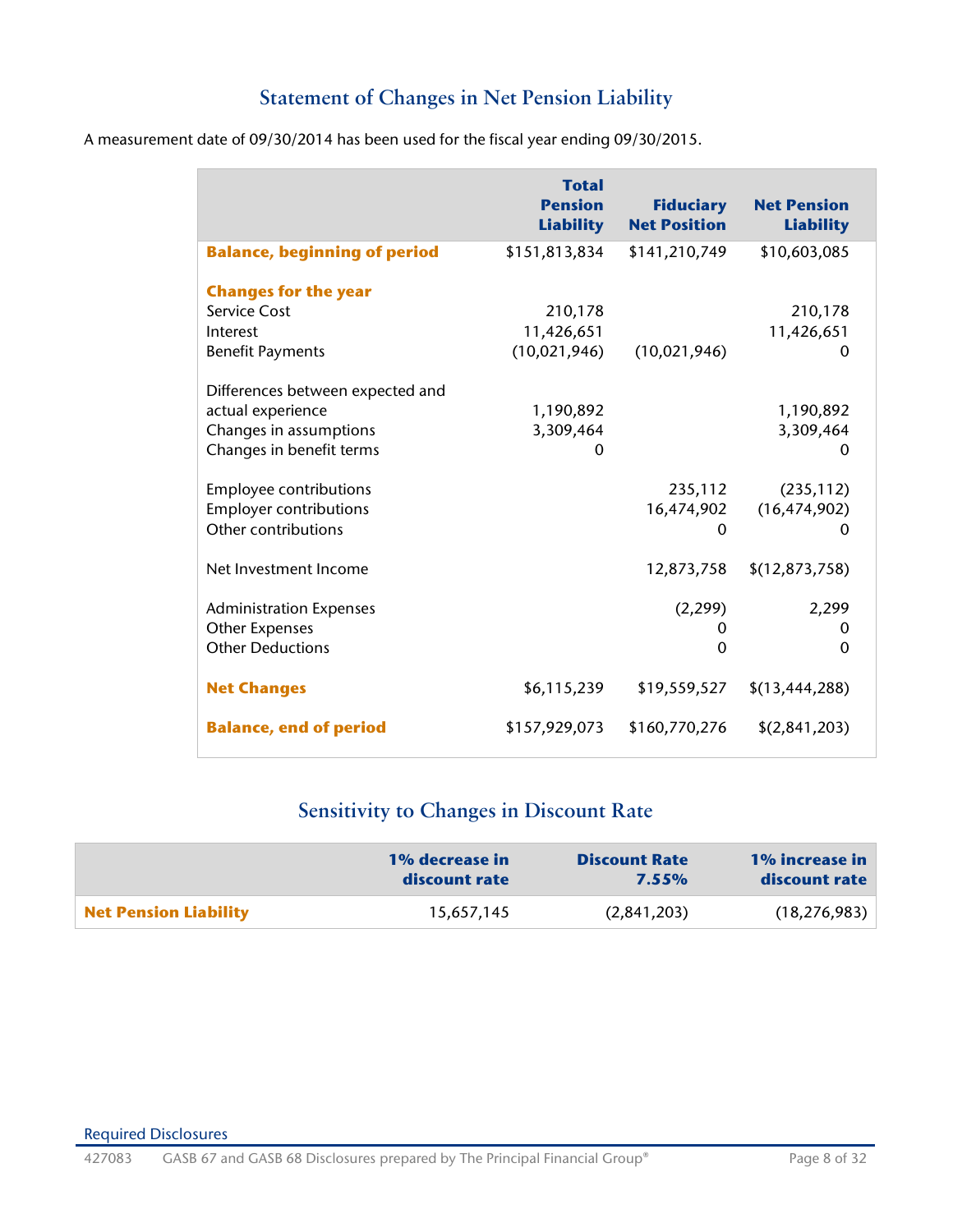## **Statement of Deferred Outflows and Inflows of Resources**

<span id="page-8-0"></span>

|                                                         | <b>Deferred Outflows of</b><br><b>Resources</b> | <b>Deferred Inflows of</b><br><b>Resources</b> |
|---------------------------------------------------------|-------------------------------------------------|------------------------------------------------|
| Differences between expected and actual experience      | 1,190,892                                       | $\Omega$                                       |
| Effects of changes in assumptions                       | 3,309,464                                       | $\Omega$                                       |
| Net differences between projected and actual investment |                                                 |                                                |
| earnings                                                | $\Omega$                                        | (2,127,681)                                    |
| <b>Total Deferred Outflows and Inflows of Resources</b> | \$4,500,356                                     | \$(2,127,681)                                  |

Amounts reported as deferred outflows and inflows of resources related to pensions will be recognized in the pension expense as follows:

|            | <b>Amount Recognized</b> |
|------------|--------------------------|
| 2016       | \$4,074,820              |
| 2017       | (425, 536)               |
| 2018       | (425, 536)               |
| 2019       | (425, 536)               |
| 2020       | (425, 537)               |
| Thereafter |                          |
|            |                          |

See the Additional Information section for a detailed list of the Deferred Outflows and Inflows of Resources.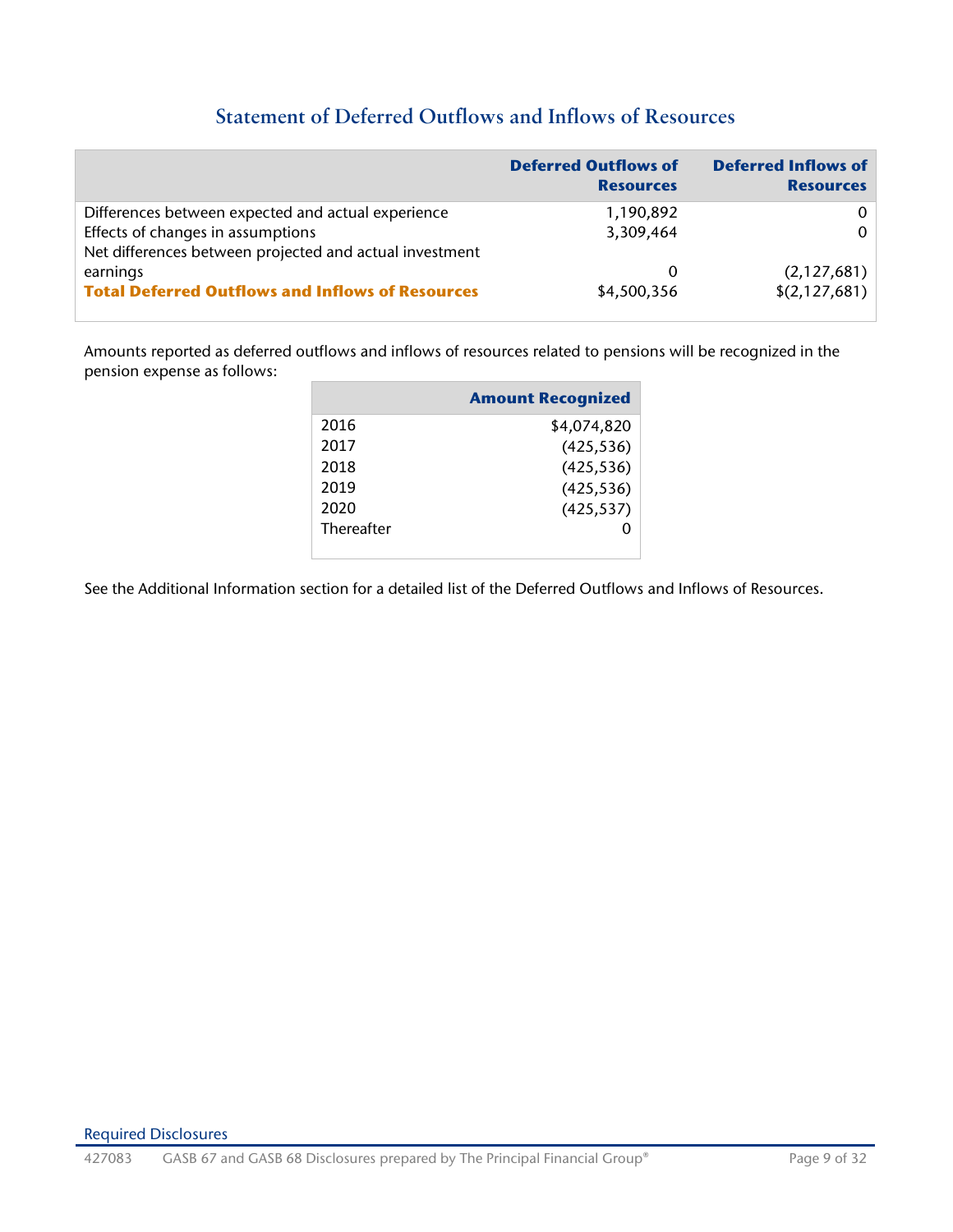## **Statement of Pension Expense**

<span id="page-9-0"></span>

|                                                             | 09/30/2015   |  |
|-------------------------------------------------------------|--------------|--|
|                                                             |              |  |
| <b>Components of Pension Expense</b>                        |              |  |
| Service cost                                                | \$210,178    |  |
| Interest cost                                               | 11,426,651   |  |
| Expected contributions from employees                       | (235, 627)   |  |
| Expected Investment income                                  | (10,746,041) |  |
| Expected administrative expenses                            | 2,299        |  |
|                                                             |              |  |
| Expected other expenses                                     | $\mathbf 0$  |  |
| <b>Expected other deductions</b>                            | $\mathbf{0}$ |  |
| Changes in benefit provisions                               | $\mathbf{0}$ |  |
| <b>Recognition of Deferred Outflows and Inflows due to:</b> |              |  |
| Differences between expected and actual experience          | 0            |  |
| Changes in assumptions                                      | $\mathbf 0$  |  |
| Differences between expected and actual investment earnings | $\mathbf{0}$ |  |
| <b>Total Pension Expense</b>                                | \$657,460    |  |
| Discount rate used to determine Pension Expense             | 7.75%        |  |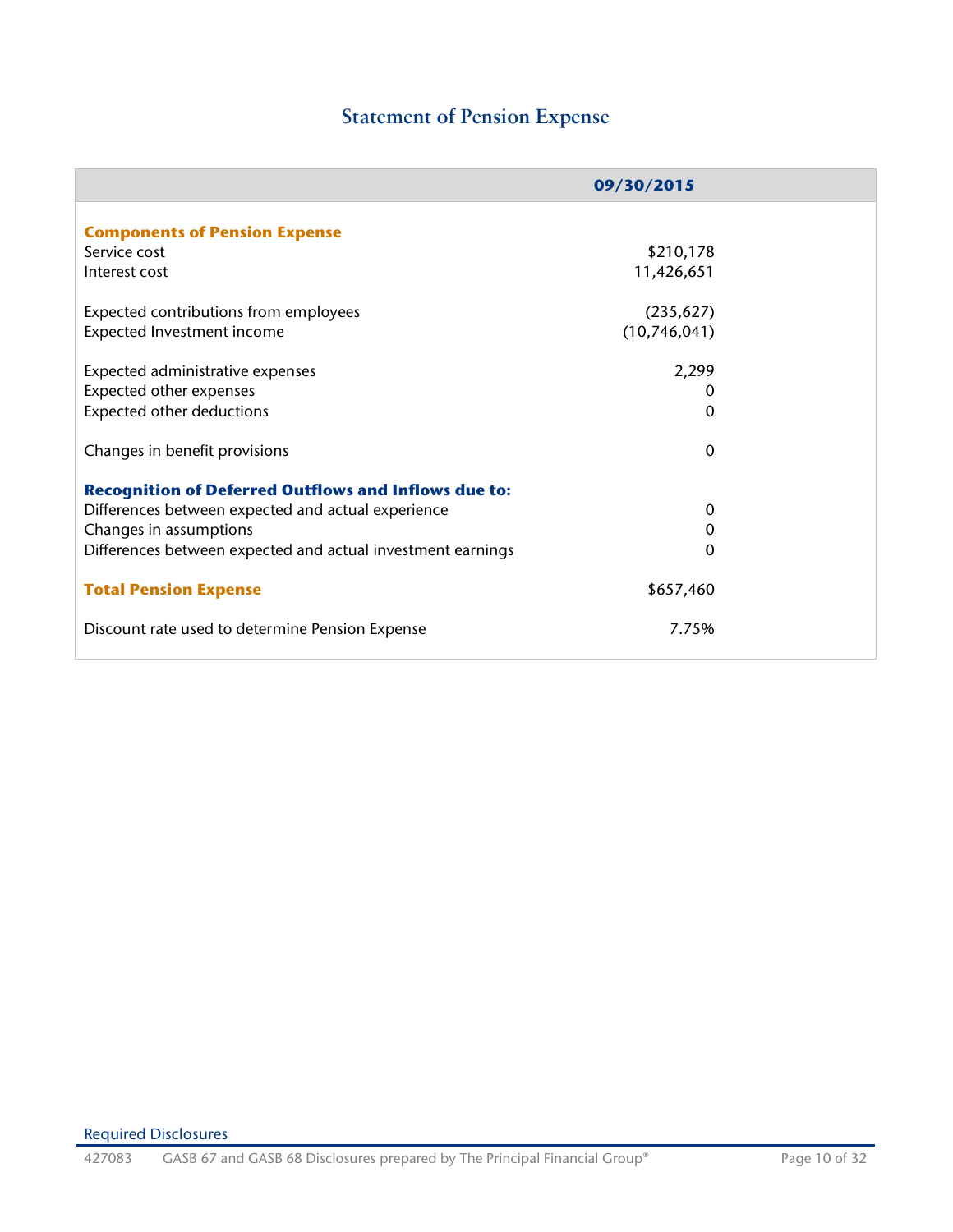| <b>Development of Components of Current Year Pension Expense</b> |                  |
|------------------------------------------------------------------|------------------|
| <b>Service cost</b>                                              | \$210,178        |
| <b>Interest cost</b>                                             |                  |
| On \$151,813,834 Total Pension Liability                         | \$11,765,572     |
| On \$210,178 Service cost                                        | 16,289           |
| Adjustment for expected benefit distributions of \$9,166,706     | (355, 210)       |
| Interest cost                                                    | \$11,426,651     |
| <b>Expected contributions from employees</b>                     | \$(235,627)      |
| <b>Expected Investment income</b>                                |                  |
| On \$141,210,749 Fiduciary Net Position at measurement date      | \$(10, 943, 833) |
| Adjustment for expected benefit distributions of \$9,166,706     | 355,210          |
| Adjustment for expected administration expenses of \$2,299       | 54               |
| Adjustment for expected other expenses of \$0                    | $\Omega$         |
| Adjustment for expected other deductions of \$0                  | $\Omega$         |
| Adjustment for expected employee contributions \$235,627         | (9, 131)         |
| Adjustment for expected employer contributions \$3,829,070       | (148, 377)       |
| Expected Investment Income                                       | \$(10,746,077)   |
| <b>Expected administrative expenses</b>                          | \$2,299          |
| <b>Expected other expenses</b>                                   | \$0              |
| <b>Expected other deductions</b>                                 | \$0              |
| <b>Changes in benefit provisions</b>                             | \$0              |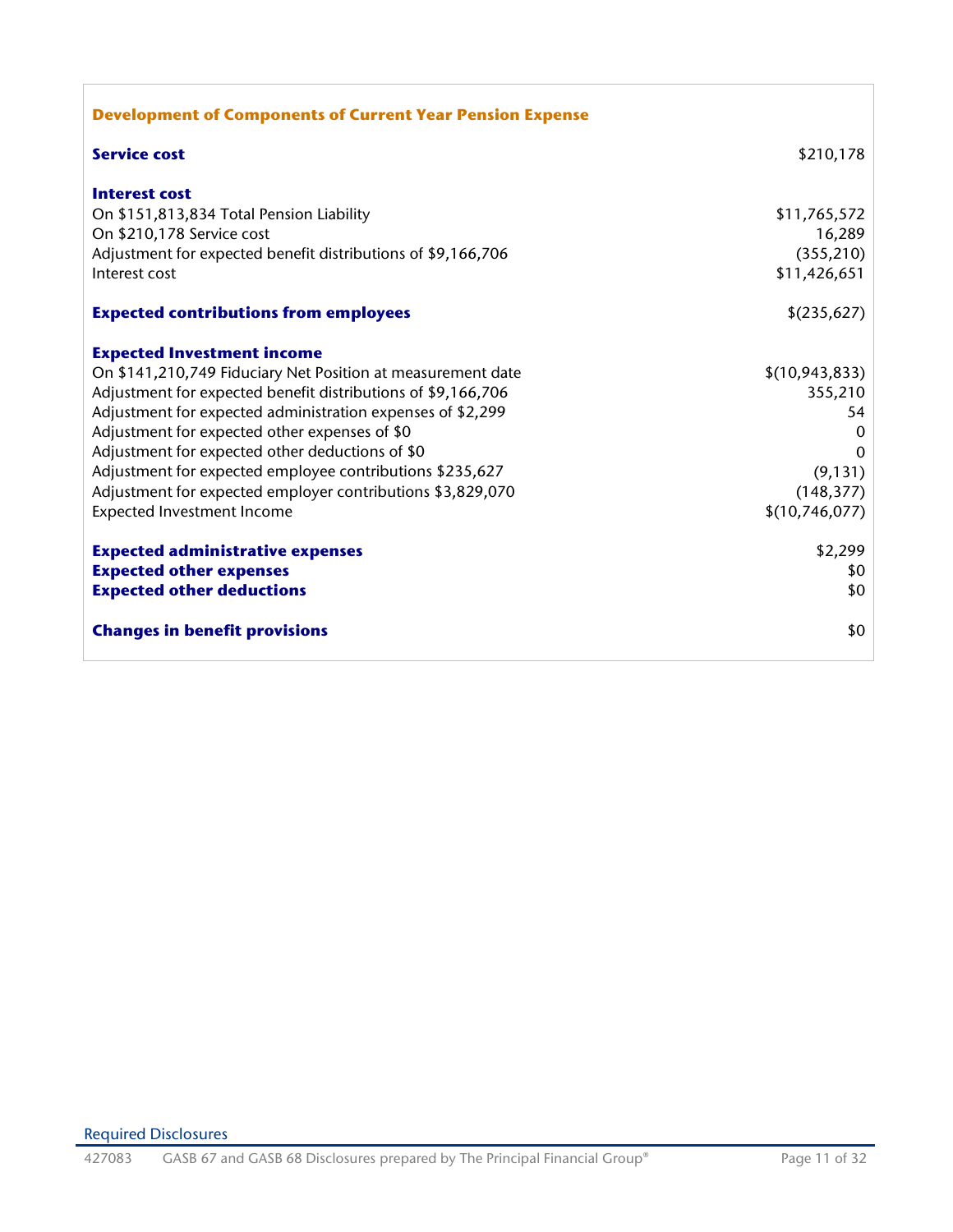# Notes to the Financial Statements

### **Summary of Significant Accounting Policies**

#### <span id="page-11-1"></span><span id="page-11-0"></span>**Method used to value investments**

Investments in separate accounts held at The Principal Financial Group are commingled pools, rather than individual securities. These investments are valued at fair market value as of the measurement date.

#### **Pensions – Net Fiduciary Position**

For purposes of measuring the net pension liability, deferred outflows of resources and deferred inflows of resources related to pensions, and pension expense for City of Pembroke Pines, information about the fiduciary net position of the Retirement Income Plan for General Employees of City of Pembroke Pines and additions to/deductions from Retirement Income Plan for General Employees of City of Pembroke Pines's fiduciary net position have been determined on the same basis.

### **Plan Description**

#### <span id="page-11-2"></span>**Plan Description**

Retirement Income Plan for General Employees of City of Pembroke Pines is a single-employer defined benefit pension plan administered by City of Pembroke Pines.

There are no nonemployer contributing entities, as defined by GASB 67 and 68, for this plan.

There are no special funding situations, as defined by GASB 67 and 68, for this plan.

#### **Plan Administration**

| <b>Plan Sponsor must disclose:</b> |  |
|------------------------------------|--|
|------------------------------------|--|

- The authority under which benefit terms are established or may be amended
- The pension plan's board and its composition (for example the number of trustees by source of selection or the types of constituency or credential applicable to selection)

#### **Plan membership**

|                                                                    | 09/30/2015 |  |
|--------------------------------------------------------------------|------------|--|
| Active plan members                                                | 43         |  |
| Inactive plan members entitled to but not yet receiving benefits   | 285        |  |
| Disabled plan members entitled to benefits                         |            |  |
| Retired plan members or beneficiaries currently receiving benefits | 375        |  |
| Total                                                              | 706        |  |

The pension plan is closed to non-bargained new entrants as of 10/01/2014.

The pension benefit accruals are frozen as of 07/01/2010 for bargained employees and no new entrats are permitted into Plan.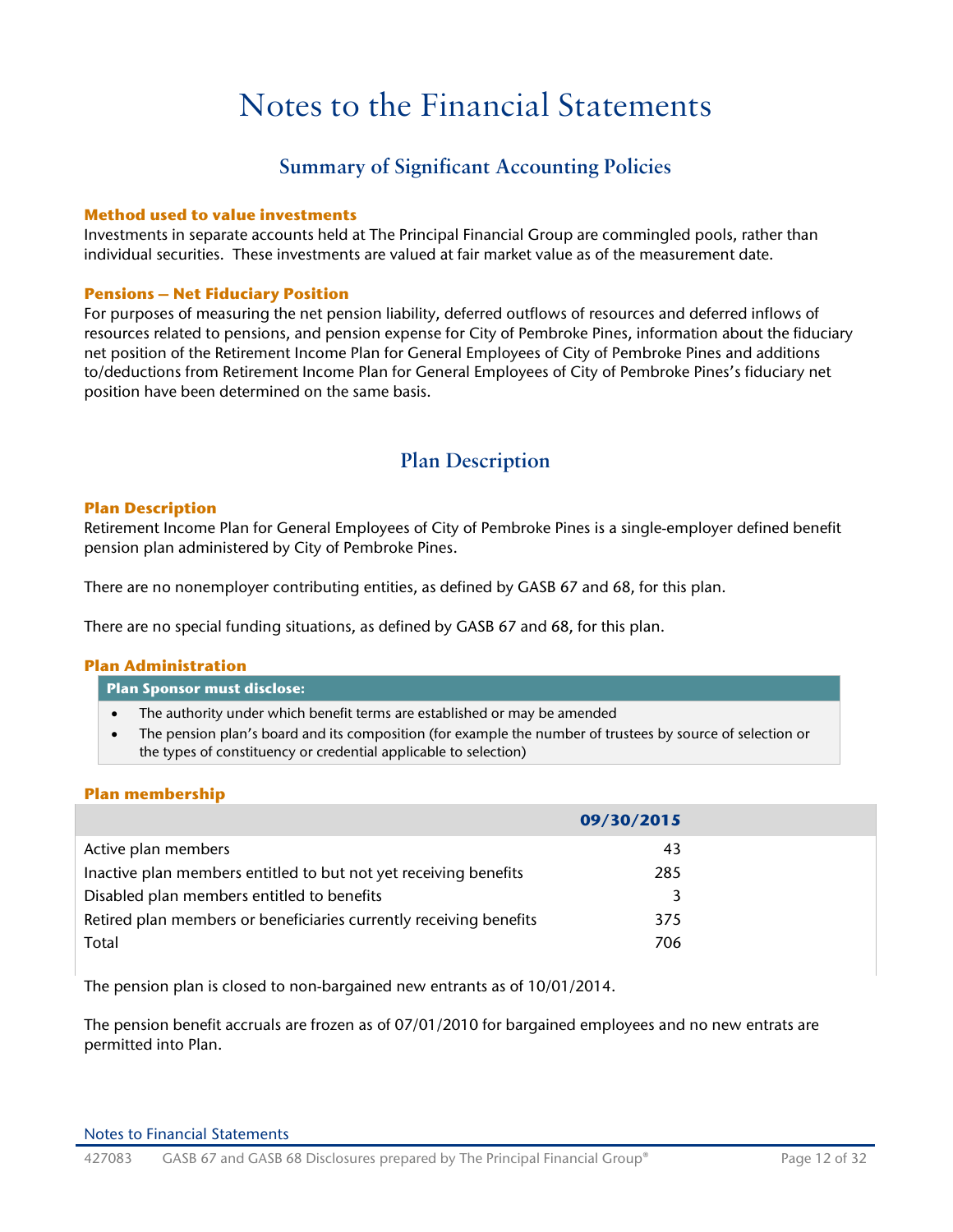#### **Benefits provided**

The pension plan provides for retirement and other benefits as shown in Appendix 1 of this report.

There have been no changes in plan provisions during the measurement period.

There have been no changes in plan provisions between the measurement date and the fiscal year end.

#### **Contributions**

The basis for determining contributions is an actuarially determined contribution rate that is calculated each year in the plan's Actuarial Valuation Report. The actuarially determined contribution rate is the estimated amount necessary to finance the costs of benefits earned by plan members during the year, with additional amounts to finance any unfunded accrued liability and plan administrative expenses

In accordance with the plan's governing document, employees may be required to contribute to the plan.

Employees are currently required to contribute 7.25% of salary.

The actuarially determined contribution for the measurement period ending 09/30/2014 is \$2,707,856 for employer contributions and \$234,578 for employee contributions.

#### **Plan Sponsor must disclose:**

- The authority under which contribution requirements for employer and employees are established.
- The authority under which contribution requirements for employer and employees may be amended.

#### <span id="page-12-0"></span>**Investments**

#### **Investment policy**

A general listing of plan assets as of the current measurement date is shown in Additional Information – Detail of Plan Assets by Category.

#### **Plan Sponsor must disclose:**

- Investment policies and strategies.
- Procedures and authority for establishing and amending investment policy decisions.
- Policies pertaining to asset allocation.
- Description of significant investment policy changes during the reporting period.

Principal Financial Advisors, Inc., a registered investment advisor and wholly owned subsidiary of Principal Financial Group, has been hired to manage the asset allocation strategy for your plan. They will provide additional information to assist you and your plan auditor in preparing the required disclosures.

#### **Concentrations**

As of the measurement date, the following are investments (other than US Government and US Government guaranteed obligations) in any one organization, that represents 5 percent or more of the pension plan's fiduciary net position. \$160,770,276 x 0.05 =\$8,038,514

Principal Financial Group **\$150,970,276** \$150,970,276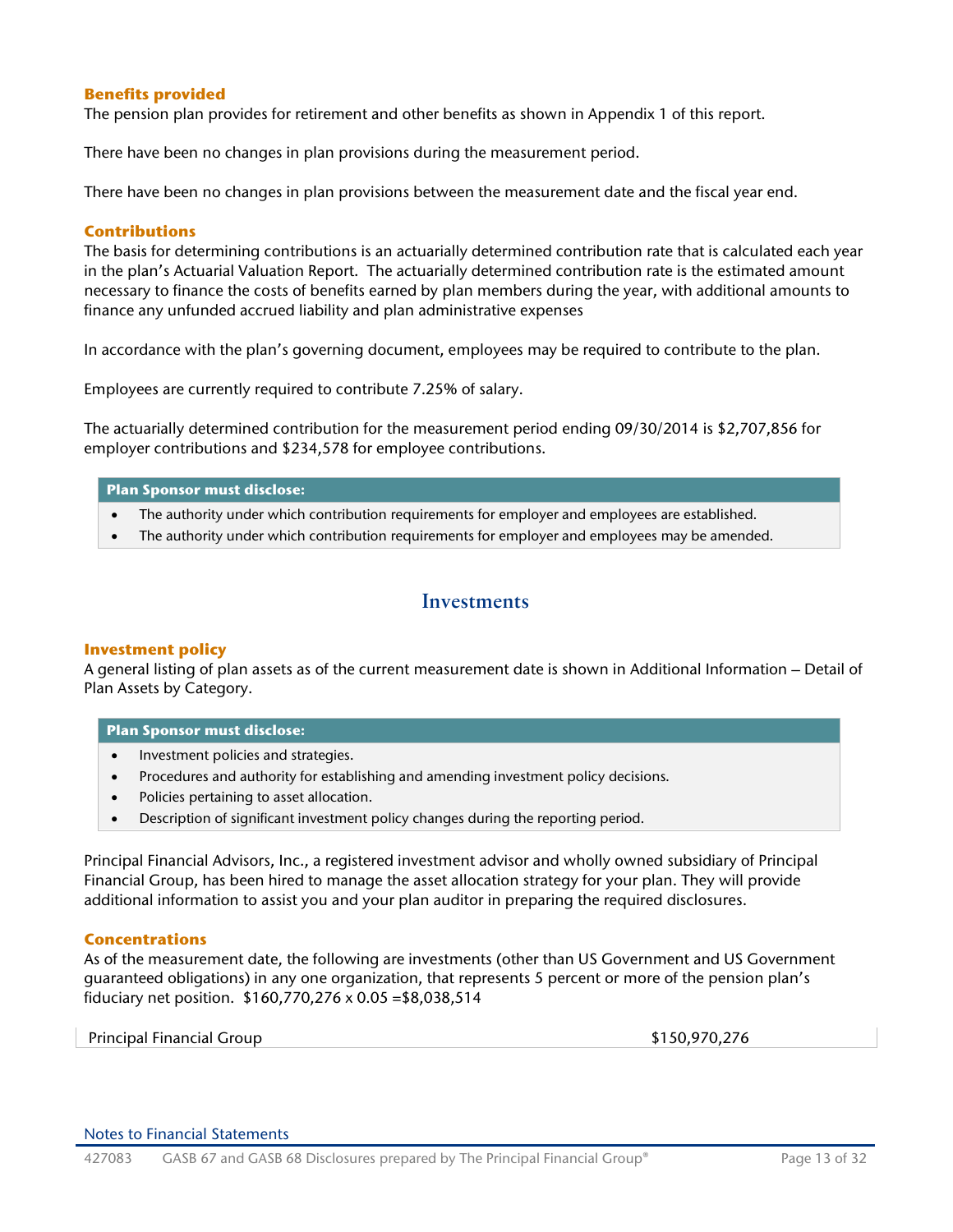#### **Money-weighted Rate of Return**

The money-weighted rate of return is calculated as a rate of return on pension plan investments incorporating the timing and amount of cash flows. This return is calculated net of investment expenses.

The annual money-weighted rate of return on plan investments for the measurement period is 14.04%.

#### **Receivables**

#### **Plan Sponsor must disclose:**

- Receivables from any long-term contracts for contributions.
- The terms of these contracts.
- The balances outstanding on any such long-term contracts at the end of the reporting period.
- Description of significant investment policy changes during the reporting period.

#### **Allocated Insurance Contracts**

No annuities were purchased for plan members during the measurement period.

#### **Reserves**

| <b>Plan Sponsor must disclose:</b>                                                                                                                                                                                            |  |  |  |
|-------------------------------------------------------------------------------------------------------------------------------------------------------------------------------------------------------------------------------|--|--|--|
| Reserves set aside for purposes such as benefit increases or reduced employer contributions, a portion of the<br>pension plan's fiduciary net position that otherwise would be available for existing pensions or for pension |  |  |  |
| plan administration.                                                                                                                                                                                                          |  |  |  |

- A description of the policy related to such reserves.
- The authority under which the policy was established and may be amended.
- The purposes for and conditions under which the reserves are required or permitted to be used.
- The balances of the reserves.

#### **Deferred Retirement Option Program DROP**

The pension plan provides for DROP benefits as shown in Appendix 1of this report.

The DROP fund balance held by the pension plan as of the measurement date was \$0. These funds are included in the plan's Fiduciary Net Position.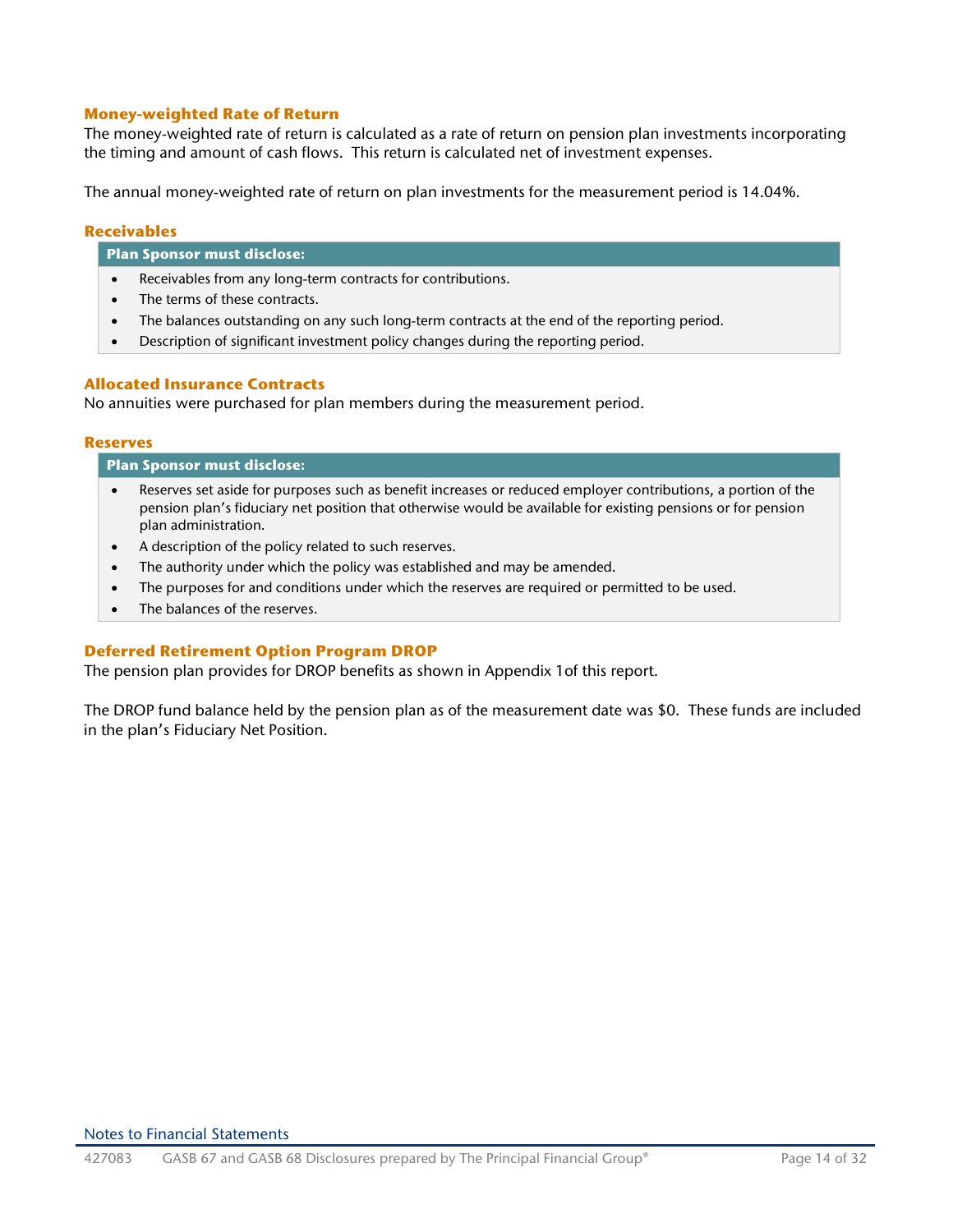### **Net Pension Liability**

#### <span id="page-14-0"></span>**Cost Method**

The entry age actuarial cost method is used for this disclosure. Under this method, the present value of the projected benefits of each individual included in the actuarial valuation is allocated on a level basis over the earnings between entry age and assumed exit age(s). The portion of the present value allocated to a year is the service cost. Projected benefits are based on projected salary and projected service.

#### **Measurement date**

A measurement period of 10/01/2013 to 09/30/2014 has been used for the plan year ending 09/30/2014 for GASB 67 reporting and for the fiscal year ending 09/30/2015 for GASB 68 reporting.

The net pension liability reported for City of Pembroke Pines's fiscal year end of 09/30/2015 was measured as of 09/30/2014, using the total pension liability that was determined by an actuarial valuation as of 09/30/2014.

#### **Assumptions**

The Total Pension Liability was determined using the assumptions and methods described in Appendix 2.

#### **Long-term rate of return**

The expected long-term rate of return assumption for the plan's investments is 7.75%. This was determined using the method described in Appendix 3. The long-term rate of return assumption for the prior measurement period was 7.75%. The expected long term rate of return was selected by City

#### **Discount Rate**

The discount rate used to determine the total pension liability was 7.55%. The discount rate used for the prior measurement date was 7.75%.

The plan's fiduciary net position and benefit payments were projected to determine if the plan's fiduciary net position was greater than or equal to the expected benefit payments for each period; see Appendix 3. The assumptions used for the projection are described in Appendix 2.

The discount rate is a single rate that incorporates the long-term rate of return assumption and a municipal bond rate of 4.16%. This rate is from Barclays Municipal GO Long Term (17+ Y) Index, which includes 20-year, taxexempt general obligation municipal bonds with an average rating of AA/Aa or higher securities.

The long-term rate of return assumption was applied to the projected benefit payments from 2014 to 2057. The municipal bond rate was applied to projected benefit payments from 2057 to 2106. Benefit payments after 2106 are projected to be \$0.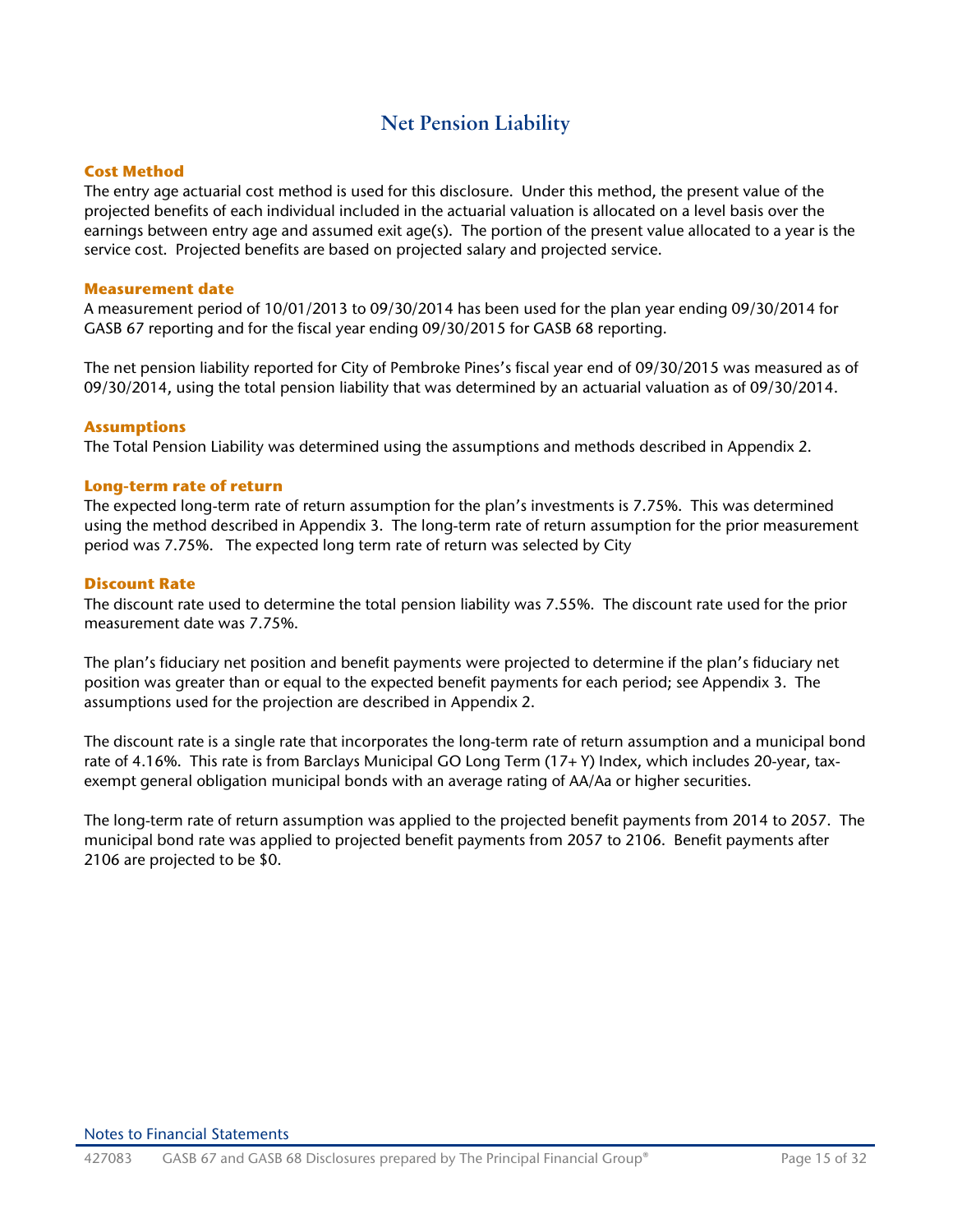# Required Supplementary Information

<span id="page-15-0"></span>GASB allows for the history to be built going forward. You do not have to restate the past 10 years.

## **Schedule of Changes in Net Pension Liability and Related Ratios**

<span id="page-15-1"></span>Measurement date of 09/30/2014 has been used for the fiscal year ending 09/30/2015.

|                                               | 09/30/2015    |  |  |
|-----------------------------------------------|---------------|--|--|
| <b>Total Pension Liability</b>                |               |  |  |
| Service Cost                                  | 210,178       |  |  |
| Interest                                      | 11,426,651    |  |  |
| <b>Benefit Payments</b>                       | (10,021,946)  |  |  |
| Differences in experience                     | 1,190,892     |  |  |
| Changes in assumptions                        | 3,309,464     |  |  |
| Changes in benefit terms                      | 0             |  |  |
| <b>Net Change in Total Pension Liability</b>  | \$6,115,239   |  |  |
|                                               |               |  |  |
| Total Pension Liability, beginning of period  | \$151,813,834 |  |  |
| <b>Total Pension Liability, end of period</b> | \$157,929,073 |  |  |
|                                               |               |  |  |
| <b>Fiduciary Net Position</b>                 |               |  |  |
| Employee contributions                        | 235,112       |  |  |
| <b>Employer contributions</b>                 | 16,474,902    |  |  |
| Other contributions                           | $\mathbf 0$   |  |  |
| Net Investment Income                         | 12,873,758    |  |  |
| <b>Benefit Payments</b>                       | (10,021,946)  |  |  |
| <b>Administration Expenses</b>                | (2, 299)      |  |  |
| <b>Other Expenses</b>                         | 0             |  |  |
| <b>Other Deductions</b>                       | $\mathbf 0$   |  |  |
| <b>Net Change in Fiduciary Net Position</b>   | \$19,559,527  |  |  |
|                                               |               |  |  |
| Fiduciary Net Position, beginning of period   |               |  |  |
| <b>Fiduciary Net Position, end of period</b>  | \$141,210,749 |  |  |
|                                               | \$160,770,276 |  |  |
|                                               |               |  |  |
| <b>Net Pension Liability</b>                  | \$(2,841,203) |  |  |
|                                               |               |  |  |
| Fiduciary Net Position as a percentage of the |               |  |  |
| <b>Total Pension Liability</b>                | 101.80%       |  |  |
|                                               |               |  |  |
| Covered employee payroll                      | 3,163,848     |  |  |
| Net Pension Liability as a percentage of      |               |  |  |
| covered employee payroll                      | $-89.80%$     |  |  |
|                                               |               |  |  |
| <b>Notes to Schedules</b>                     |               |  |  |
| Long-term rate of return on assets            | 7.75%         |  |  |
| Discount rate                                 | 7.55%         |  |  |
| Salary increase assumption                    | $S5 + 2.50\%$ |  |  |
| COLA increase assumption                      | 0.00%         |  |  |
| Retirement age assumption                     | 55            |  |  |
| Plan changes                                  | none          |  |  |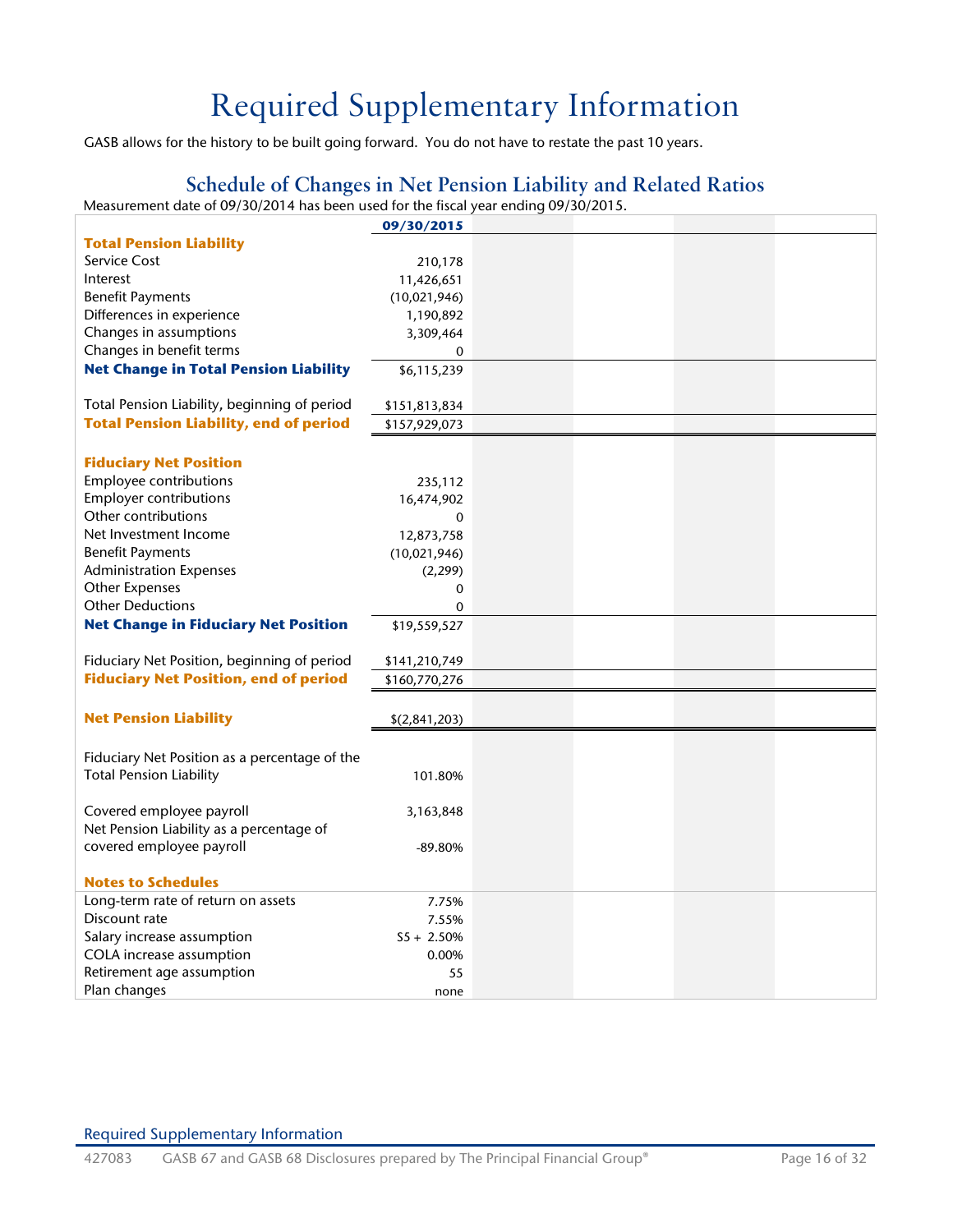## **Schedule of Contributions**

<span id="page-16-0"></span>

| For measurement period ending              | 09/30/2014     |  |  |
|--------------------------------------------|----------------|--|--|
| Actuarially determined contributions       | \$2,707,856    |  |  |
| Contributions received by the pension plan | 16,474,902     |  |  |
| <b>Contribution deficiency/(excess)</b>    | \$(13,767,046) |  |  |
|                                            |                |  |  |
| Covered employee payroll                   | \$3,163,848    |  |  |
| Contributions received as a percentage of  |                |  |  |
| covered employee payroll                   | 520.72%        |  |  |
|                                            |                |  |  |
| <b>Notes to Schedules</b>                  |                |  |  |
| Long-term rate of return on assets         | 7.75%          |  |  |
| Discount rate                              | 7.55%          |  |  |
| Salary increase assumption                 | $S_5 + 2.50\%$ |  |  |
| COLA increase assumption                   | 0.00%          |  |  |
| Retirement age assumption                  | 55             |  |  |
| Plan changes                               | none           |  |  |

## **Schedule of Contributions**

Measurement date of 09/30/2014 has been used for the fiscal year ending 09/30/2015.

| For fiscal year ending  09/30/2015         |                |  |  |
|--------------------------------------------|----------------|--|--|
| Actuarially determined contributions       | \$0            |  |  |
| Contributions received by the pension plan | 0              |  |  |
| <b>Contribution deficiency/(excess)</b>    | \$0            |  |  |
|                                            |                |  |  |
| Covered employee payroll                   | \$3,163,848    |  |  |
| Contributions received as a percentage of  |                |  |  |
| covered employee payroll                   | 0.00%          |  |  |
|                                            |                |  |  |
| <b>Notes to Schedules</b>                  |                |  |  |
| Long-term rate of return on assets         | 7.75%          |  |  |
| Discount rate                              | 7.55%          |  |  |
| Salary increase assumption                 | $S_5 + 2.50\%$ |  |  |
| COLA increase assumption                   | 0.00%          |  |  |
| Retirement age assumption                  | 55             |  |  |
| Plan changes                               | none           |  |  |

## **Schedule of Money-weighted Investment Returns**

<span id="page-16-1"></span>Measurement date of 09/30/2014 has been used for the fiscal year ending 09/30/2015.

|                                         | 09/30/2015 |  |  |
|-----------------------------------------|------------|--|--|
| Annual money-weighted rate of return on |            |  |  |
| plan investments, net of investment     | 14.04%     |  |  |
| expense                                 |            |  |  |

#### Required Supplementary Information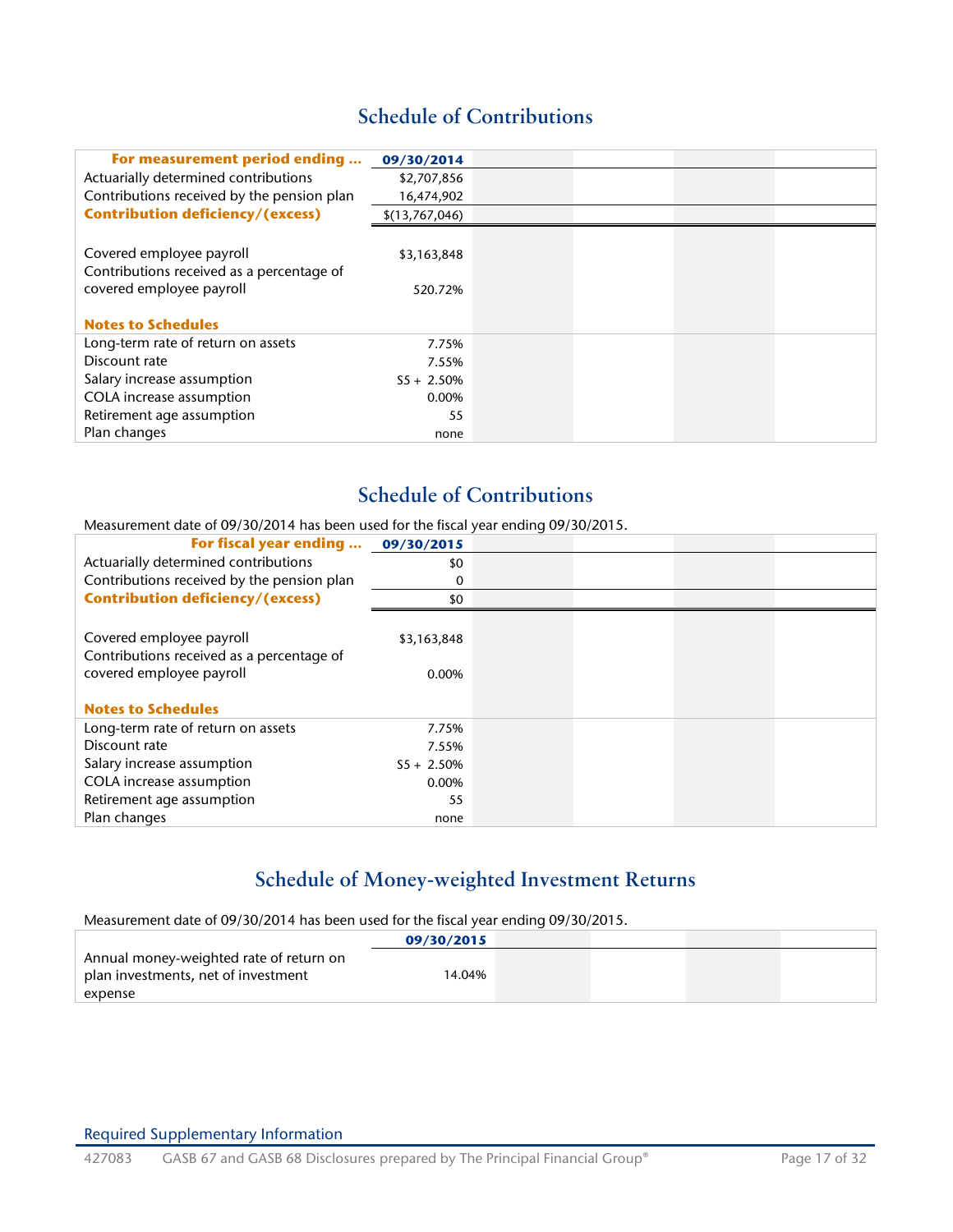# Additional Information

## **Detail of Plan Assets by Category**

<span id="page-17-1"></span><span id="page-17-0"></span>A measurement date of 09/30/2014 has been used for the fiscal year ending 09/30/2015.

| <b>Asset Class/Investment Advisor</b> | <b>Investment Option</b>             | 09/30/2015       |
|---------------------------------------|--------------------------------------|------------------|
| <b>Large U.S. Equity</b>              |                                      |                  |
| Edge Asset Management, Inc.           | <b>Equity Income Sep Acct-I3</b>     | \$10,039,804.69  |
| <b>Principal Global Investors</b>     | LargeCap Value Sep Acct-I2           | 9,927,165.27     |
| <b>Principal Global Investors</b>     | LargeCap S&P 500 Index SA-I2         | 9,072,637.86     |
| T. Rowe Price/Brown Advisory          | LargeCap Growth I Sep Acct-I2        | 19,322,484.73    |
| <b>Small/Mid U.S. Equity</b>          |                                      |                  |
| Principal Global/Barrow Hanley        | MidCap Value III Sep Acct-I2         | 3,041,807.86     |
| Robert Baird/William Blair            | MidCap Growth III Sep Acct-I2        | 2,947,644.92     |
| DFA/Vaughan Nelson/LA Capital         | SmallCap Value II Sep Acct-I2        | 2,844,799.27     |
| AllianceBern/CCI/Brown/Emerald        | <b>SmallCap Growth I Sep Acct-I2</b> | 2,747,166.54     |
| <b>International Equity</b>           |                                      |                  |
| <b>Principal Global Investors</b>     | Intl Emerging Mkts SA-I3             | 3,860,335.24     |
| Causeway / Barrow Hanley              | Overseas SA-I2                       | 15,266,759.53    |
| <b>Balanced/Asset Allocation</b>      |                                      |                  |
| Multiple Sub-Advisors                 | <b>Diversified Real Asset SA-13</b>  | 8,076,813.69     |
| <b>Short-Term Fixed Income</b>        |                                      |                  |
| <b>Fixed Income</b>                   |                                      |                  |
| JP Morgan / Neuberger Berman          | High Yield I Separate Acct-I2        | 6,274,121.67     |
| <b>PIMCO</b>                          | Core Plus Bond I SA-R6               | 27,943,055.81    |
| <b>Principal Global Investors</b>     | Bond and Mtg SA-I2                   | 21,387,069.83    |
| Principal Real Estate Inv             | U.S. Property SA-13                  | \$8,218,608.86   |
| <b>Ending Balance</b>                 |                                      | \$150,970,275.77 |

A general listing of plan assets as of the current measurement date is shown here, but additional disclosure may be appropriate. You should obtain information on investment options from the applicable investment manager or sponsor.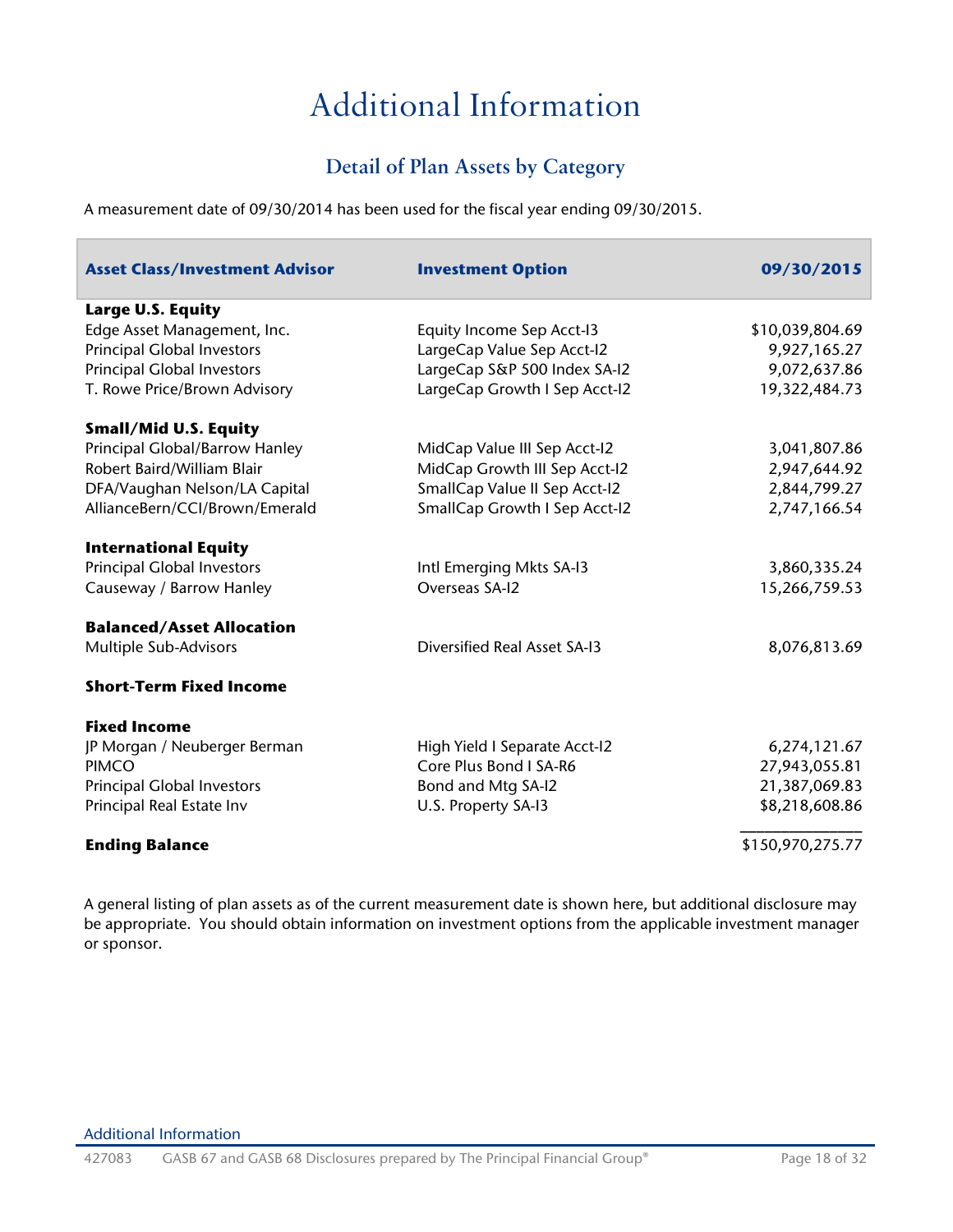## **Pension Expense for Upcoming Fiscal Year Ending 09/30/2016**

<span id="page-18-0"></span>

| <b>Components of Pension Expense</b>                        |                |
|-------------------------------------------------------------|----------------|
| Service cost                                                | \$267,925      |
| Interest cost                                               | 11,574,248     |
| Expected contributions from employees                       | (234, 578)     |
| Expected Investment income                                  | (12, 194, 209) |
| Expected administrative expenses                            | 2,299          |
| Expected other expenses                                     |                |
| Expected other deductions                                   | $\Omega$       |
| Changes in benefit provisions                               | $\Omega$       |
| <b>Recognition of Deferred Outflows and Inflows due to:</b> |                |
| Differences between expected and actual experience          | 1,190,892      |
| Changes in assumptions                                      | 3,309,464      |
| Differences between expected and actual investment earnings | (425, 536)     |
| <b>Total Pension Expense</b>                                | \$3,490,505    |
| Discount rate used to determine Pension Expense             | 7.55%          |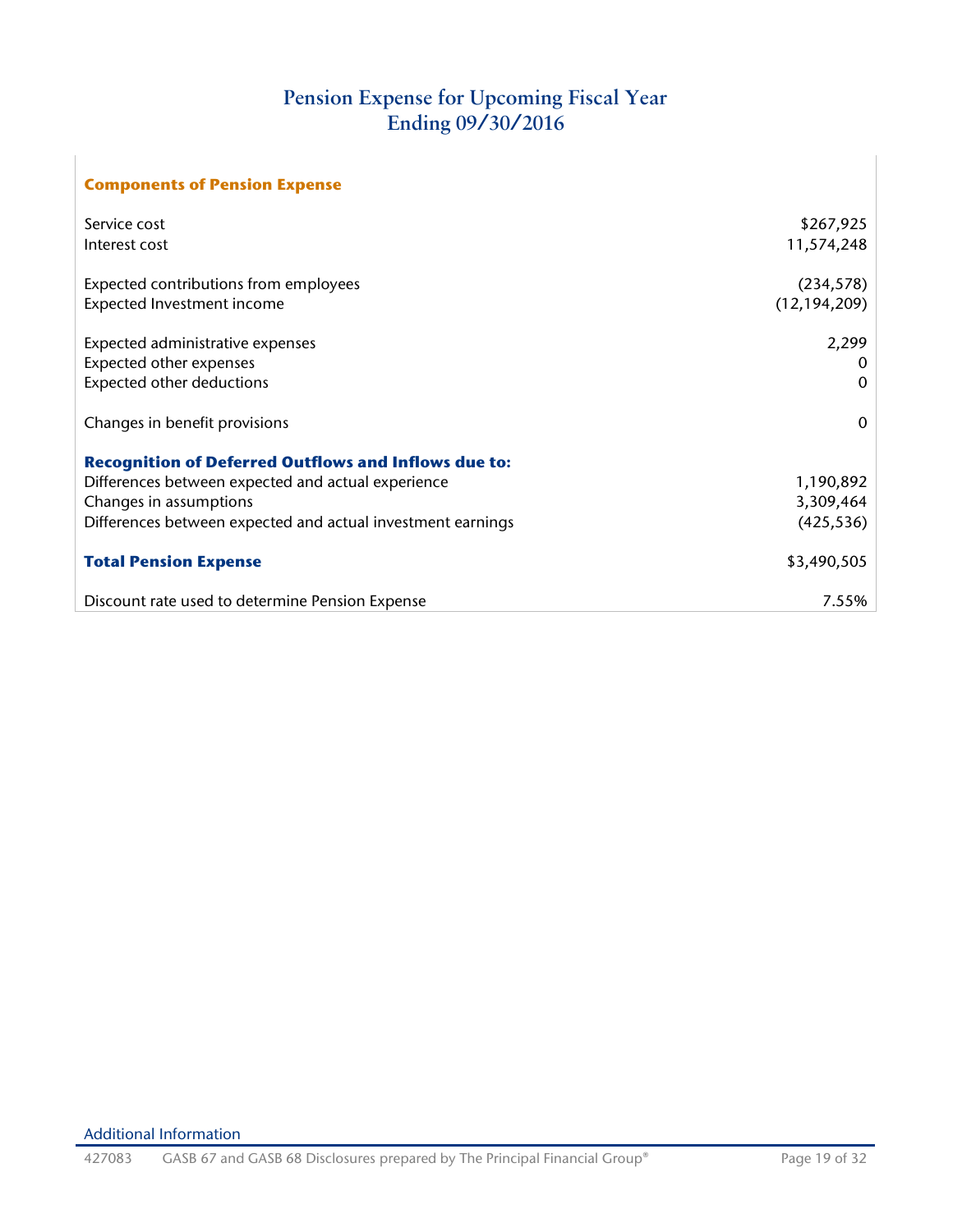| <b>Development of Components of Pension Expense</b>          |                |
|--------------------------------------------------------------|----------------|
| <b>Service cost</b>                                          | \$267,925      |
| <b>Interest cost</b>                                         |                |
| On \$157,929,073 Total Pension Liability                     | \$11,923,645   |
| On \$267,925 Service cost                                    | 20,228         |
| Adjustment for expected benefit distributions of \$9,791,394 | (369, 625)     |
| Interest cost                                                | \$11,574,248   |
| <b>Expected contributions from employees</b>                 | \$(234,578)    |
| <b>Expected Investment income</b>                            |                |
| On \$160,770,276 Fiduciary Net Position at measurement date  | \$(12,459,696) |
| Adjustment for expected benefit distributions of \$9,791,394 | 379,417        |
| Adjustment for expected administration expenses of \$2,299   | 89             |
| Adjustment for expected other expenses of \$0                | $\Omega$       |
| Adjustment for expected other deductions of \$0              | $\Omega$       |
| Adjustment for expected employee contributions \$234,578     | (9,090)        |
| Adjustment for expected employer contributions \$2,707,856   | (104, 929)     |
| <b>Expected Investment Income</b>                            | \$(12,194,209) |
| <b>Expected administrative expenses</b>                      | \$2,299        |
| <b>Expected other expenses</b>                               | \$0            |
| <b>Expected other deductions</b>                             | \$0            |
| <b>Changes in benefit provisions</b>                         | \$0            |

## <span id="page-19-0"></span>**Deferred Outflows and Inflows of Resources**

| <b>Date</b><br><b>Established</b> | <b>Type</b>            | <b>Prior</b><br><b>Balance</b> | <b>Current</b><br><b>Period</b><br><b>Amount</b><br><b>Recognized</b> | <b>Current</b><br><b>Balance</b> | <b>Upcoming</b><br><b>Period</b><br><b>Amount</b><br><b>Recognized</b> | <b>Years</b><br><b>Remainin</b><br>g |
|-----------------------------------|------------------------|--------------------------------|-----------------------------------------------------------------------|----------------------------------|------------------------------------------------------------------------|--------------------------------------|
| 09/30/2015                        | Experience             | \$0                            | \$0                                                                   | \$1,190,892                      | \$1,190,892                                                            | 0.33                                 |
| 09/30/2015                        | Assumption             | 0                              | 0                                                                     | 3,309,464                        | 3,309,464                                                              | 0.33                                 |
| 09/30/2015                        | Investment<br>Earnings | $\Omega$                       | $\mathbf 0$                                                           | (2,127,681)                      | (425, 536)                                                             | 5.00                                 |
| <b>Total</b>                      |                        | \$0                            | \$0                                                                   | \$2,372,675                      | \$4,074,820                                                            |                                      |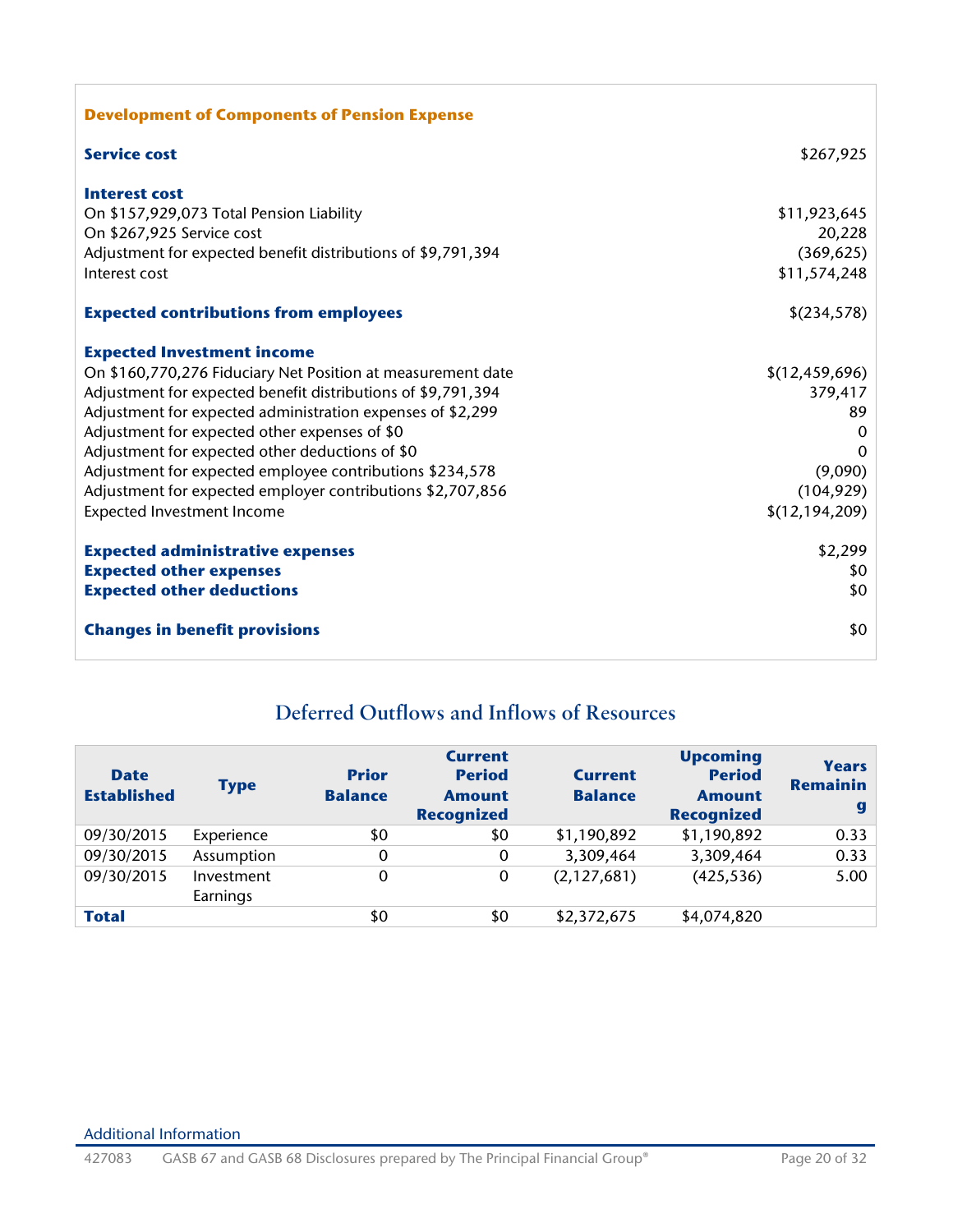## **Appendix 1 – Plan Summary**

<span id="page-20-1"></span><span id="page-20-0"></span>This report reflects the maximum benefit limits under Internal Revenue Code (IRC) Section 415 and maximum compensation limits under IRC Section 401 in effect on the first day of each plan year.

The following is a summary of plan provisions and does not alter the intent or meanings of the provisions contained in the contract or plan document.

|              | <b>Plan Eligibility</b>                                                                                                                                                                                       |  |  |  |
|--------------|---------------------------------------------------------------------------------------------------------------------------------------------------------------------------------------------------------------|--|--|--|
| <b>Class</b> | Any general or utility employee whose customary employment with the employer is at<br>least 30 hours per week or an elected official subject to the provisions of Chapter<br>112.048 of the Florida Statutes. |  |  |  |
|              | Bargaining - no employee hired on and after 02/01/2010 will become an active<br>participant and no inactive participant or former participant will again become an<br>active participant.                     |  |  |  |
|              | Non-collective bargaining - no employee hired on and after 10/01/2014 will become an<br>active participant and no inactive participant or former participant will again become<br>an active participant       |  |  |  |

|                                    | <b>Normal Retirement Benefit</b>                                                                                                                                                                                             |  |  |  |  |  |
|------------------------------------|------------------------------------------------------------------------------------------------------------------------------------------------------------------------------------------------------------------------------|--|--|--|--|--|
| Age                                | The later of attained age 55 or ten years vesting service.                                                                                                                                                                   |  |  |  |  |  |
| <b>Form</b>                        | Monthly annuity payable for life with payments guaranteed to be at least equal to the<br>participant's accumulation on the normal retirement date (optional forms may be<br>elected in advance of retirement).               |  |  |  |  |  |
| <b>Amount</b><br>(Accrued Benefit) | 2.85% of average compensation multiplied by accrual service. Maximum benefit is<br>80% of average compensation (28.07 years).<br>Benefit is frozen effective 07/01/2010 for those covered under the bargaining<br>agreement. |  |  |  |  |  |

| <b>Early Retirement Benefit</b> |                                                                                                                                             |  |  |  |
|---------------------------------|---------------------------------------------------------------------------------------------------------------------------------------------|--|--|--|
| Age                             | Attained age 50.                                                                                                                            |  |  |  |
| <b>Service</b>                  | Completed 5 years of service.                                                                                                               |  |  |  |
| <b>Form</b>                     | Same as Normal Retirement Benefit                                                                                                           |  |  |  |
| <b>Amount</b>                   | Accrued Benefit on Early Retirement Date reduced by 6 2/3% for each year that the Early<br>Retirement Date precedes Normal Retirement Date. |  |  |  |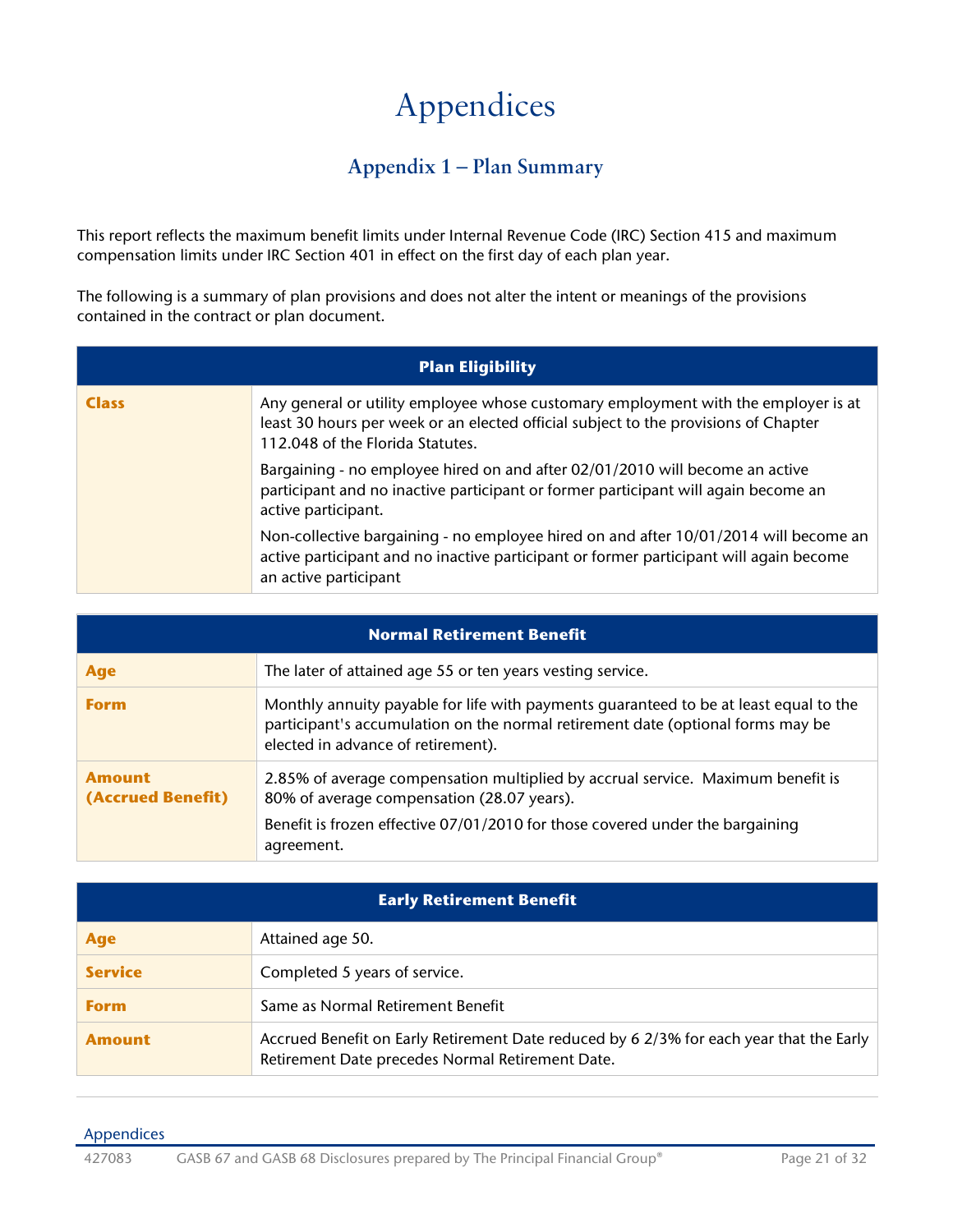| <b>Late Retirement Benefit</b> |                                                                                                                                                                                      |
|--------------------------------|--------------------------------------------------------------------------------------------------------------------------------------------------------------------------------------|
| <b>Age</b>                     | No maximum age                                                                                                                                                                       |
| <b>Form</b>                    | Same as Normal Retirement Benefit.                                                                                                                                                   |
| <b>Amount</b>                  | Greater of Accrued Benefit on Late Retirement Date or Accrued Benefit on Normal<br>Retirement Date increased to recognize that annuity commences subsequent to normal<br>retirement. |

| <b>Termination Benefit</b> |                                                                                                                                                                                                                                                                                                                                                                                                                                                                                                                                                                     |
|----------------------------|---------------------------------------------------------------------------------------------------------------------------------------------------------------------------------------------------------------------------------------------------------------------------------------------------------------------------------------------------------------------------------------------------------------------------------------------------------------------------------------------------------------------------------------------------------------------|
| <b>Vesting Percentage</b>  | Subsequent to five years of service, 50%, plus 10% for each year of service thereafter,<br>up to 100%. However, vesting shall be 100% on or subsequent to the earliest of<br>normal retirement date, date when first eligible to early retire or the date of total and<br>permanent disability.                                                                                                                                                                                                                                                                     |
| <b>Form</b>                | Same as Normal Retirement Benefit with income deferred until Normal Retirement<br>Date.                                                                                                                                                                                                                                                                                                                                                                                                                                                                             |
| <b>Amount</b>              | Equal to the sum of<br>The amount of retirement annuity which could be purchased on his normal<br>(a)<br>retirement date by his participant's required contribution account.<br>Vesting percentage times the excess of the pension benefit as of the date of<br>(b)<br>termination over (a) above.<br>At any time on or after termination, the participant may elect to receive his<br>participant's required contribution account in cash in lieu of any and all retirement<br>benefits that could be provided by his participant's required contribution account. |

| <b>Disability Benefit</b> |                                                                                                                                                                                                             |
|---------------------------|-------------------------------------------------------------------------------------------------------------------------------------------------------------------------------------------------------------|
| <b>Eligibility</b>        | An active participant who becomes totally and permanently disabled prior to his<br>retirement date. Ten years of vesting service is required for a non-service related<br>disability benefit to be payable. |
| <b>Form</b>               | Monthly income payable until normal retirement, death, or recovery and a deferred<br>annuity payable at the Normal Retirement Date.                                                                         |
| <b>Amount</b>             | For a service related disability, the greater of his accrued benefit on date of disability or<br>40% of his current monthly compensation on such date.                                                      |
|                           | For a non-service related disability, the accrued benefit on date of disability.                                                                                                                            |

| <b>Contributions</b>                           |                                                                                                                                                                   |
|------------------------------------------------|-------------------------------------------------------------------------------------------------------------------------------------------------------------------|
| <b>Salary Reduction</b><br><b>Contribution</b> | Tax deductible contributions made by the employer on behalf of the employee. This is<br>7.25% of monthly earnings that have been deducted from the employees pay. |
|                                                | Effective 07/01/2010, 0% of monthly earnings will be deducted for those covered<br>under the bargaining agreement.                                                |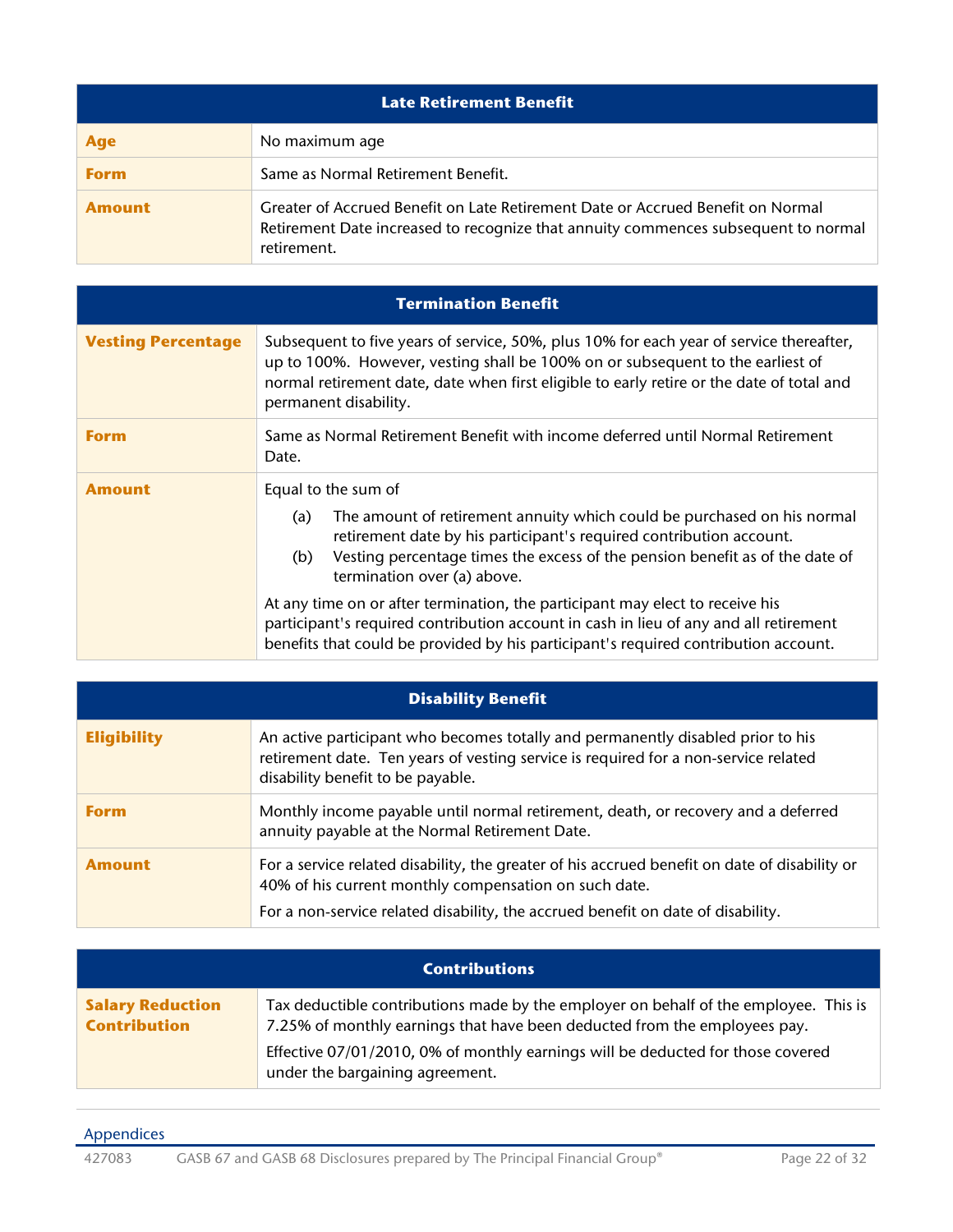| <b>Death Benefit</b>                   |                                                                                                                                                                                                                                                                                                |
|----------------------------------------|------------------------------------------------------------------------------------------------------------------------------------------------------------------------------------------------------------------------------------------------------------------------------------------------|
| <b>Greater of A or B below.</b>        |                                                                                                                                                                                                                                                                                                |
| A. Single Sum Death Benefit            |                                                                                                                                                                                                                                                                                                |
| <b>Form</b>                            | Single sum.                                                                                                                                                                                                                                                                                    |
| <b>Amount</b>                          | Participant's accumulation on date of death.                                                                                                                                                                                                                                                   |
| <b>B. Pre-Retirement Death Benefit</b> |                                                                                                                                                                                                                                                                                                |
| <b>Age</b>                             | Attained age 50.                                                                                                                                                                                                                                                                               |
| <b>Service</b>                         | Five years of service.                                                                                                                                                                                                                                                                         |
| <b>Form</b>                            | Monthly annuity payable to spouse.                                                                                                                                                                                                                                                             |
| <b>Amount</b>                          | If death occurs between Early Retirement Date and Normal Retirement Date, the benefit<br>is an annuity to the spouse for an amount no less than would have been received had<br>the participant elected a joint and 50% survivorship benefit option and early retired the<br>day before death. |

| <b>Deferred Retirement Option Plan</b> |                                                                                                                                                                                                                                                                                                                                                                                                                                                                                 |
|----------------------------------------|---------------------------------------------------------------------------------------------------------------------------------------------------------------------------------------------------------------------------------------------------------------------------------------------------------------------------------------------------------------------------------------------------------------------------------------------------------------------------------|
| <b>Eligibility</b>                     | An active participant first becomes eligible to elect the DROP on the first day of the<br>month on or after reaching normal retirement date.                                                                                                                                                                                                                                                                                                                                    |
| <b>Election</b>                        | An election to participate in the DROP shall constitute an irrevocable election to resign<br>from service not later than sixty (60) months of reaching the start of the DROP<br>eligibility period. An election to participate must be made within the first five years of<br>eligibility. The period of participation in the DROP cannot exceed a period ending sixty<br>months from first becoming eligible for the DROP or when the participant ceases to be<br>an employee. |
| <b>Form</b>                            | Same as normal retirement benefit. While the employee is in the DROP the pension<br>benefit payments will be credited to a separate account that will earn a return based on<br>investments chosen by the employee.                                                                                                                                                                                                                                                             |
| <b>Amount</b>                          | Accrued benefit on retirement date. No additional accrual service will accumulate after<br>entry into the DROP. Any changes in pension benefits shall not apply to participants in<br>the DROP.                                                                                                                                                                                                                                                                                 |
|                                        | Once the DROP period expires or the participant ceases to be an employee, any<br>subsequent pension benefit payments will be paid to the employee. The accumulation<br>in the DROP account will be paid to the employee based on his payment option once<br>the participant ceases to be an employee.                                                                                                                                                                           |

| <b>Optional Forms of Benefit</b> |                                                                                                                                                                                                                                                                                                             |
|----------------------------------|-------------------------------------------------------------------------------------------------------------------------------------------------------------------------------------------------------------------------------------------------------------------------------------------------------------|
|                                  | A monthly income to the employee for life. No benefits are payable at death.<br>A monthly income to the employee for life, with a 5, 10, or 15 year period where<br>payments continue to the beneficiary.<br>A monthly income to the employee for life. If the employee dies before the amount<br>$\bullet$ |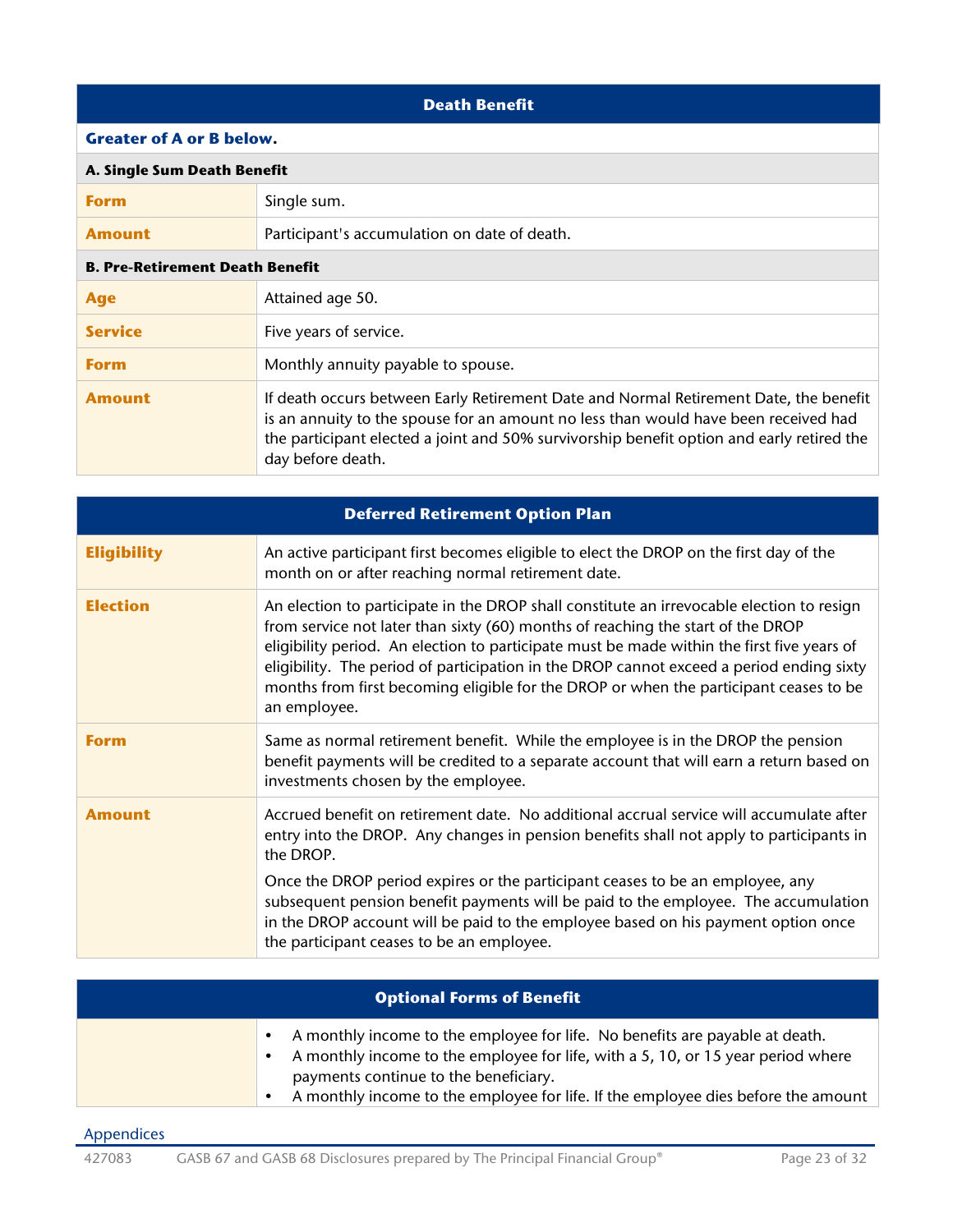|--|

| <b>Cost of Living Adjustment</b> |                                                                                                                                                                                                                                         |
|----------------------------------|-----------------------------------------------------------------------------------------------------------------------------------------------------------------------------------------------------------------------------------------|
| <b>Amount</b>                    | Annual 2% cost of living adjustment effective 10/01/2003 to active participants and<br>DROP participants on and after 10/01/2003 and to participants who started receiving<br>retirement or disability benefits on or after 10/01/2001. |
|                                  | Effective 10/01/2004 the cost of living adjustment was increased to 3.0%.                                                                                                                                                               |
|                                  | Effective 02/01/2010 the cost of living adjustment is decreased to 2% for any plan<br>participant who attains normal retirement date or becomes a participant in the DROP<br>after 02/01/2010.                                          |
|                                  | Effective 07/01/2010 the cost of living adjustment shall not apply for those who are<br>covered under the bargaining agreement and have not reached normal retirement date<br>by 07/01/2010.                                            |

| <b>Early Retirement Window</b> |                                                                                                                                                                                                                                                                                                                                                                             |
|--------------------------------|-----------------------------------------------------------------------------------------------------------------------------------------------------------------------------------------------------------------------------------------------------------------------------------------------------------------------------------------------------------------------------|
|                                | Available to any participant who is employed with the city of Pembroke in the position<br>of Assistant City Manager, Director Community Services, Assistant Director Community<br>Services, Administrative Services Director, has attained age 50, has 14 years of vesting<br>service, and elected an early retirement date between September 3, and September 12,<br>2008. |
|                                | The retirement benefit will not be reduced for the application of the early retirement<br>reduction factors. In addition, for the Assistant City Manager position, the retirement<br>benefit will be calculated as if the participant was employed until Normal Retirement<br>Date.                                                                                         |

| <b>Definitions</b>                                                               |                                                                                                                                                                                              |
|----------------------------------------------------------------------------------|----------------------------------------------------------------------------------------------------------------------------------------------------------------------------------------------|
| <b>Average</b><br><b>Compensation</b>                                            | The monthly average of total pay received for the two years out of all compensation<br>years prior to retirement date which gives the highest average.                                       |
| <b>Participant's</b><br><b>Required</b><br><b>Contribution</b><br><b>Account</b> | Participant's contributions, accumulated to the date of determination with interest of<br>5% compounded annually, plus salary reduction contributions not previously paid out<br>or applied. |
| <b>Accrual Service</b>                                                           | An employee's current and all prior periods of continuous service expressed in whole<br>years and fractional parts of a year.                                                                |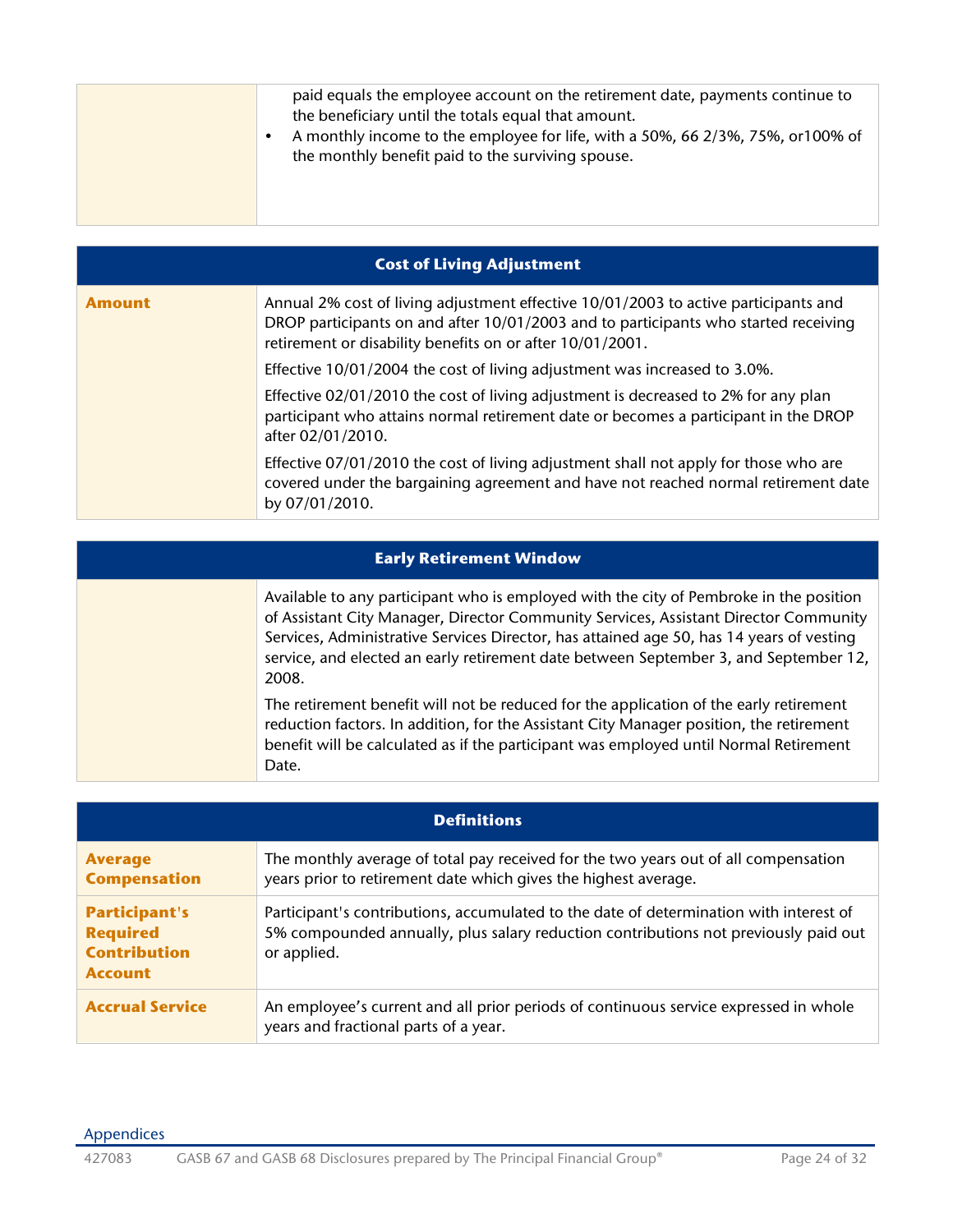## **Appendix 2 – Assumptions and Methods**

<span id="page-24-0"></span>

| <b>Assumptions and Methods Prescribed by GASB</b> |                                                                                                                                                                                                                                           |
|---------------------------------------------------|-------------------------------------------------------------------------------------------------------------------------------------------------------------------------------------------------------------------------------------------|
| <b>Asset Method</b>                               | Market value of assets as of the measurement date.                                                                                                                                                                                        |
| <b>Discount Rate</b>                              | 7.55%                                                                                                                                                                                                                                     |
| <b>Discount rate basis</b>                        | Long-term rate of return assumption for periods when projected assets are greater<br>than projected benefit payments, municipal bond rate for periods when projected<br>assets are less than projected benefit payments.                  |
| <b>Muni Bond Rate basis</b>                       | Barclays Municipal GO Long Term (17+ Y) Index rate for 20-year, tax-exempt<br>general obligation municipal bonds with an average rating of AA/Aa or higher, as of<br>the measurement date.                                                |
| <b>Cost method</b>                                | Entry Age cost method, level percent of pay. Attribution is made on an individual<br>basis, beginning with the first period in which the employee's service accrues<br>pension benefit through all assumed exit ages, through retirement. |

|                          | <b>Assumptions and Methods Selected by Actuary</b>                                                       |                                                                    |     |                 |                                                                                |
|--------------------------|----------------------------------------------------------------------------------------------------------|--------------------------------------------------------------------|-----|-----------------|--------------------------------------------------------------------------------|
| <b>Long-term rate of</b> | 7.75%                                                                                                    |                                                                    |     |                 |                                                                                |
| return on plan assets    | See Appendix 3, Long Term Rate of Return for rationale.                                                  |                                                                    |     |                 |                                                                                |
| <b>Mortality</b>         | During Benefit Payment Period                                                                            |                                                                    |     |                 |                                                                                |
|                          |                                                                                                          | IRS Prescribed Mortality- Generational Annuitant, male and female. |     |                 |                                                                                |
|                          | Before Benefit Payment Period                                                                            |                                                                    |     |                 |                                                                                |
|                          | IRS Prescribed Mortality- Generational Non-annuitant, male and female.                                   |                                                                    |     |                 |                                                                                |
| <b>Salary Increase</b>   | Table S-5 from the Actuary's Pension Handbook plus 2.50%.<br>Selected rates of increase are shown below: |                                                                    |     |                 |                                                                                |
|                          | Age                                                                                                      | <b>Increase</b>                                                    | Age | <b>Increase</b> |                                                                                |
|                          | 20                                                                                                       | 7.60%                                                              | 40  | 5.22%           |                                                                                |
|                          | 25                                                                                                       | 6.68%                                                              | 45  | 4.89%           |                                                                                |
|                          | 30                                                                                                       | 6.07%                                                              | 50  | 4.62%           |                                                                                |
|                          | 35                                                                                                       | 5.61%                                                              | 55  | 4.38%           |                                                                                |
|                          |                                                                                                          |                                                                    |     |                 |                                                                                |
| <b>Disability</b>        |                                                                                                          |                                                                    |     |                 | 1987 Commissioner's Group Disability Table, six month elimination period, male |
|                          | and female.                                                                                              |                                                                    |     |                 |                                                                                |
|                          |                                                                                                          |                                                                    |     |                 |                                                                                |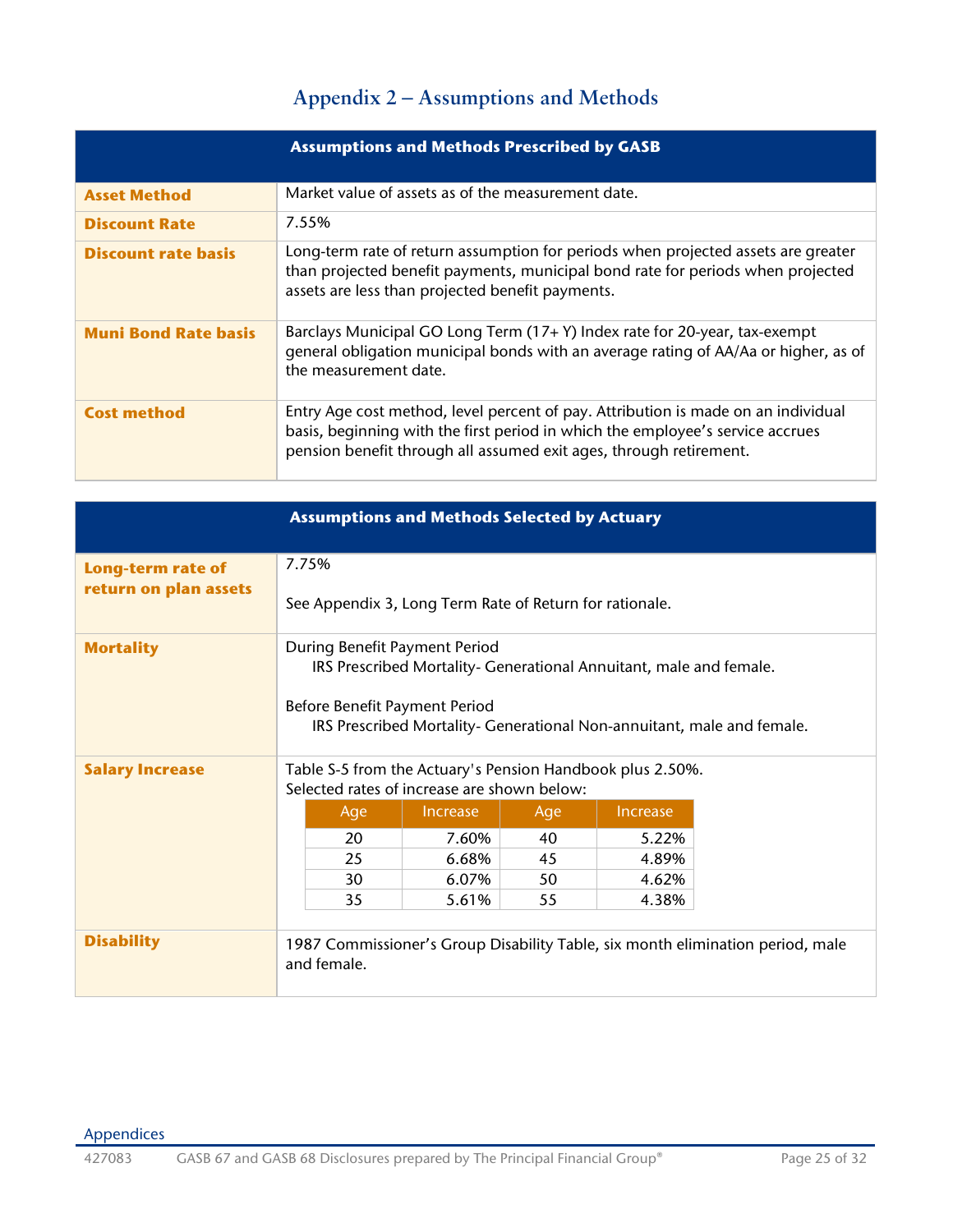| <b>Withdrawal</b>             | 2003 Society of Actuaries Small Plan Age Table, multiplied by 0.75.            |                                   |          |                |                                                                             |
|-------------------------------|--------------------------------------------------------------------------------|-----------------------------------|----------|----------------|-----------------------------------------------------------------------------|
|                               | Selected rates of withdrawal are shown below:                                  |                                   |          |                |                                                                             |
|                               |                                                                                | Rate of                           |          | Rate of        |                                                                             |
|                               | Age                                                                            | Withdrawal                        | Age      | Withdrawal     |                                                                             |
|                               |                                                                                |                                   |          |                |                                                                             |
|                               | 20                                                                             | 18.23%                            | 40       | 7.05%          |                                                                             |
|                               | 25<br>30                                                                       | 14.63%<br>11.63%                  | 45<br>50 | 5.48%<br>4.20% |                                                                             |
|                               | 35                                                                             | 9.08%                             | 55       | 3.15%          |                                                                             |
|                               |                                                                                |                                   |          |                |                                                                             |
| <b>Long-term Inflation</b>    |                                                                                |                                   |          |                | 2.25%. See Long-Term Capital Market Assumptions for additional information. |
|                               |                                                                                |                                   |          |                |                                                                             |
| <b>Marriage</b>               | 75% married; male is 3 years older than the female.                            |                                   |          |                |                                                                             |
| <b>Retirement age</b>         | Age 55 and 10 years of service.                                                |                                   |          |                |                                                                             |
|                               |                                                                                |                                   |          |                |                                                                             |
| <b>Expected Distributions</b> |                                                                                | Stream of payments at retirement. |          |                |                                                                             |
| for current annuitants        |                                                                                |                                   |          |                |                                                                             |
| <b>Expected Distributions</b> | Stream of payments at retirement.                                              |                                   |          |                |                                                                             |
| for future annuitants         |                                                                                |                                   |          |                |                                                                             |
|                               |                                                                                |                                   |          |                |                                                                             |
| <b>Interest Rate for</b>      | 5.00%.                                                                         |                                   |          |                |                                                                             |
| <b>Employee</b>               |                                                                                |                                   |          |                |                                                                             |
| <b>Accumulations</b>          |                                                                                |                                   |          |                |                                                                             |
| <b>Compensation Limit</b>     | 2.25% increase per year. Compensation limit increase should be consistent with |                                   |          |                |                                                                             |
| <b>Increase</b>               | the inflation assumption.                                                      |                                   |          |                |                                                                             |
| <b>Form of Benefit</b>        | Participants are assumed to receive their benefits on the normal form at the   |                                   |          |                |                                                                             |
|                               | assumed retirement age.                                                        |                                   |          |                |                                                                             |
| <b>Retirees</b>               | Assets and liabilities for current and future retirees are included.           |                                   |          |                |                                                                             |
|                               |                                                                                |                                   |          |                |                                                                             |

| <b>Assumptions and Methods Prescribed by GASB</b><br>used for Calculating the Discount Rate |                                                                                                              |  |  |  |  |
|---------------------------------------------------------------------------------------------|--------------------------------------------------------------------------------------------------------------|--|--|--|--|
| Net Pension Liability.                                                                      | With the exceptions below, all assumptions and methods are the same as those used in determining your plan's |  |  |  |  |
| <b>Participant group</b>                                                                    | Census as of 09/30/2014. No new participants join the group during the<br>projection period.                 |  |  |  |  |
| <b>Future Employee</b><br><b>Contributions</b>                                              | Assume employee contributions continue at 7.25%.                                                             |  |  |  |  |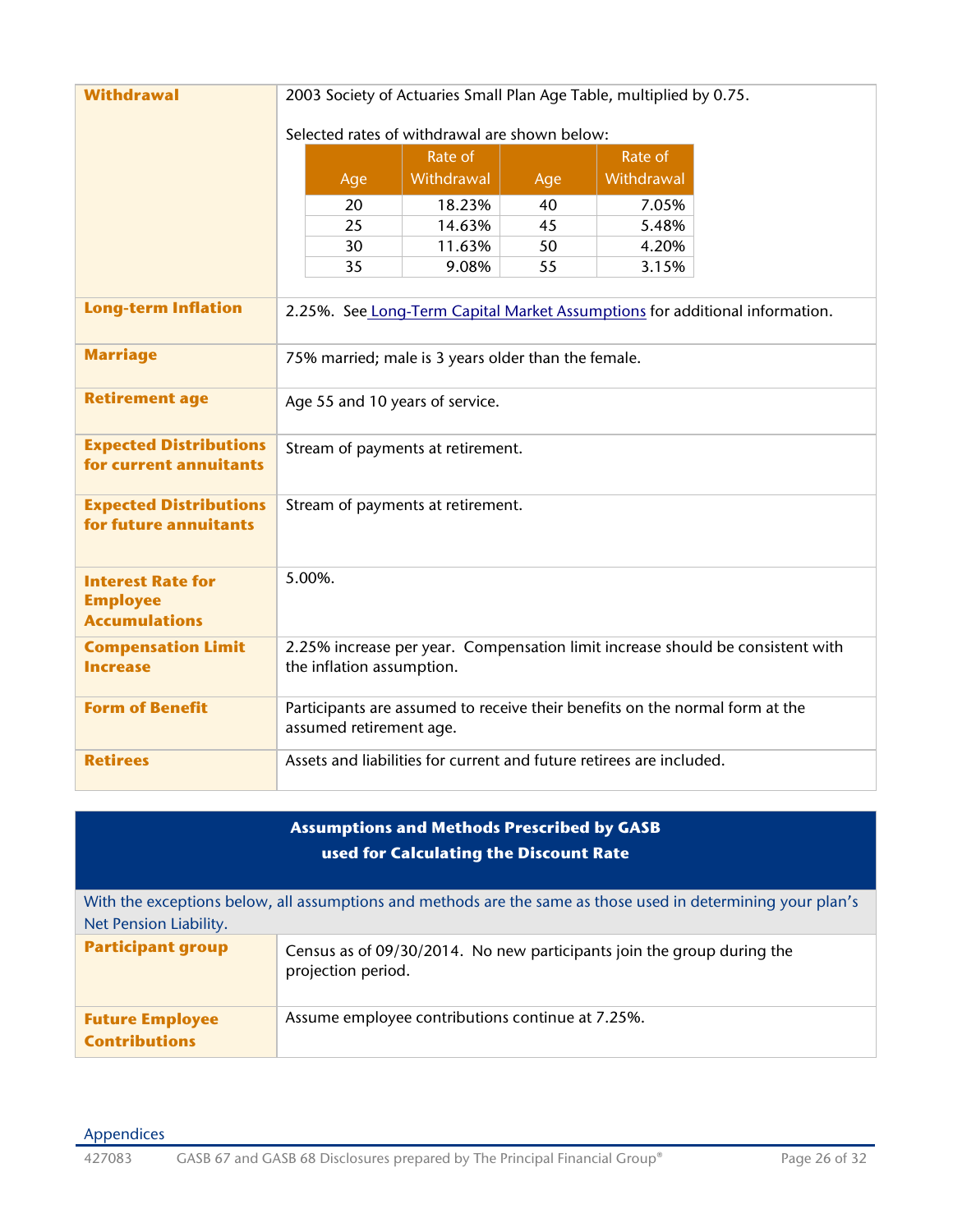| <b>Assumptions and Methods Selected by Actuary</b><br>used for Calculating the Discount Rate |                                                                                                                                                                                                                                                                                                   |  |  |  |  |
|----------------------------------------------------------------------------------------------|---------------------------------------------------------------------------------------------------------------------------------------------------------------------------------------------------------------------------------------------------------------------------------------------------|--|--|--|--|
| <b>Interest rate</b>                                                                         | 7.75%.                                                                                                                                                                                                                                                                                            |  |  |  |  |
| <b>Funding Policy</b>                                                                        | Assume 100% of the estimated Actuarially Determined Contribution amount is<br>contributed midway during each projection period.                                                                                                                                                                   |  |  |  |  |
| <b>Future Employer</b><br><b>Contributions</b>                                               | Assumed employer contributions are equal to:<br>Employer Contribution is assumed to continue at 23.66% of payroll throughout<br>$\bullet$<br>the projection period.<br>Expenses are assumed to start at \$48,000 and grow with the inflation<br>٠<br>assumption throughout the projection period. |  |  |  |  |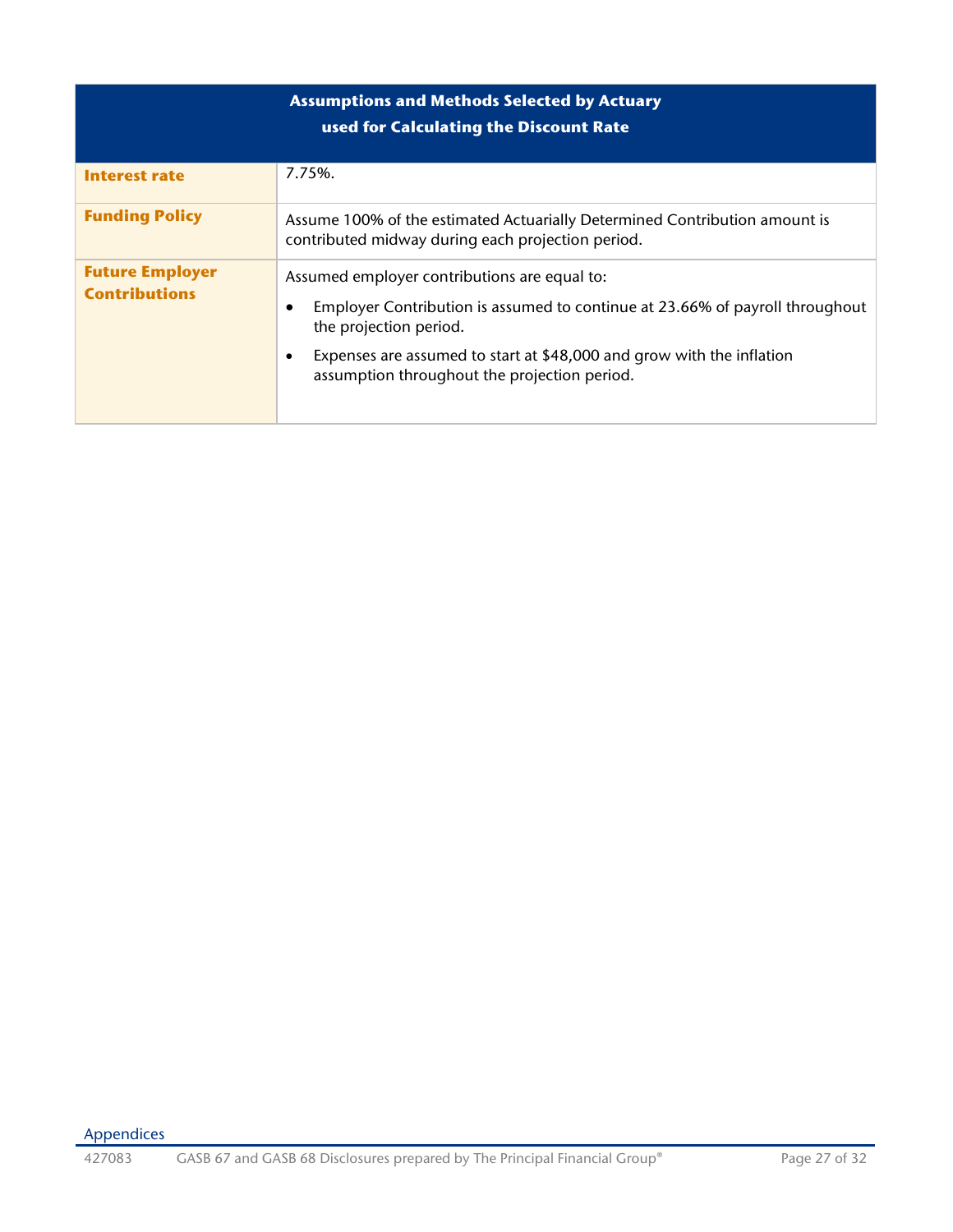## **Appendix 3 – Auditor Support**

#### <span id="page-27-0"></span>**Long-Term Rate of Return**

The expected long term rate of return was selected by City

#### **Money-weighted Rate of Return**

The money-weighted rate of return is calculated as a rate of return on pension plan investments incorporating the size and timing of cash flow. This return is calculated net of investment expenses.

The actual date and amount of each contribution, benefit payment and administrative expense payment was used in the calculation of the money-weighted rate of return. Please refer to the List of Transactions in the pension plan's fund statement for details.

The annual money-weighted rate of return on plan investments for the measurement period is 9.27%.

|               |                 | <b>Amount with</b> |
|---------------|-----------------|--------------------|
| <b>Amount</b> | <b>Interest</b> | <b>Interest</b>    |
| \$141,210,749 | \$13,096,848    | \$154,307,597      |
| (10,021,946)  | (500, 872)      | (10, 522, 818)     |
| 16,710,014    | 277,920         | 16,987,934         |
| (2,299)       | (138)           | (2, 438)           |
|               |                 | \$160,770,276      |
|               |                 |                    |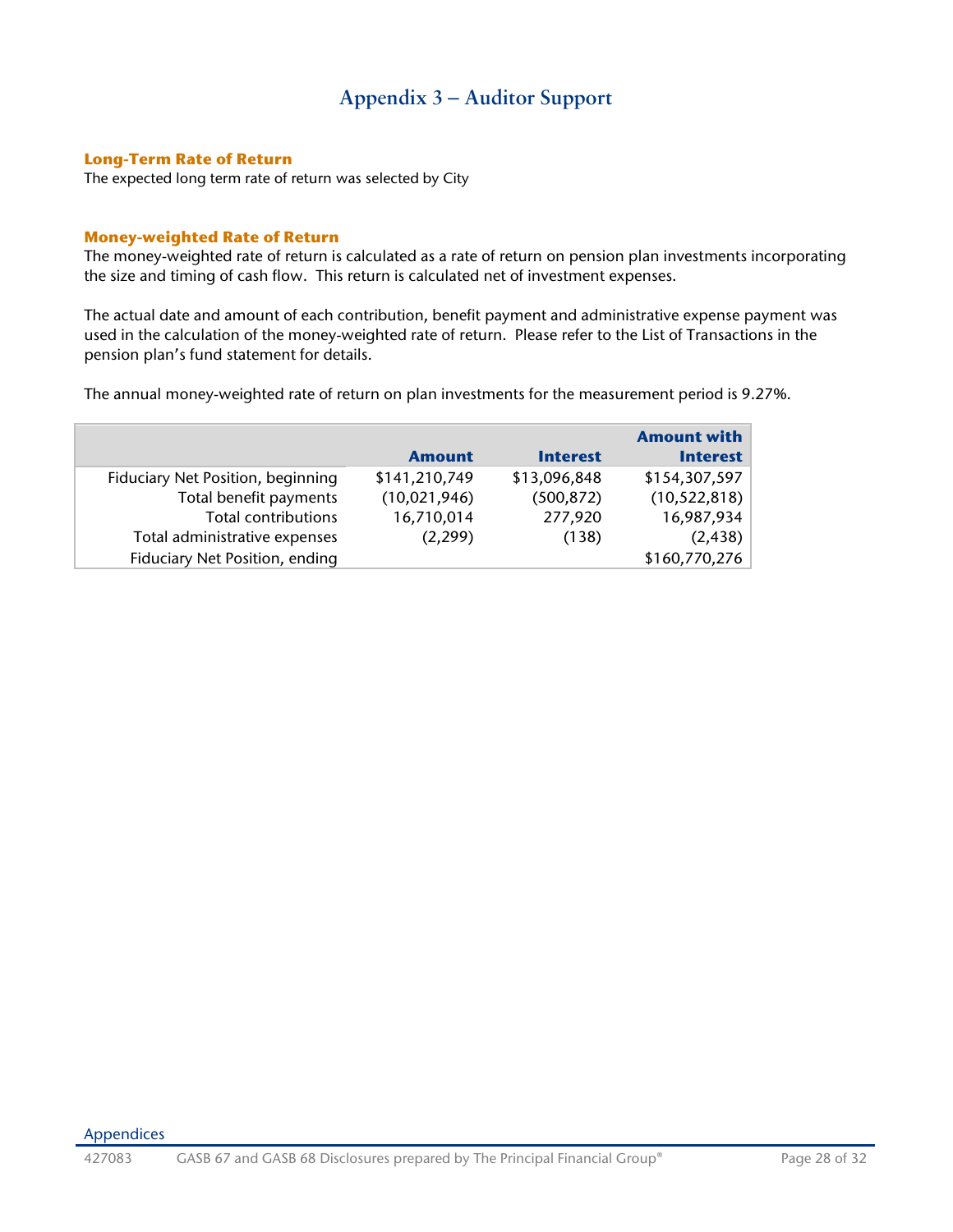#### **Discount Rate**

The plan's fiduciary net position and benefit payments were projected to determine the discount rate. Projected fiduciary net position includes expected employer contributions, expected contributions from current employees, projected benefit and administrative payments, and expected investment return. Projected benefit payments are based on plan provisions and participant data as of the measurement date, and include the effects of automatic cost-of-living adjustments, projected salary changes and projected service credits. Assumptions used for these projections are described in Appendix 2.

The long-term rate of return is used to calculate the actuarial present value of projected benefit payments for each future period when the projected fiduciary net position is greater than the projected expected benefit payments. Otherwise, a municipal bond rate is used. The discount rate is a single rate that reflects this valuation.

This projection is only used to establish the discount rate to use for GASB 67 and 68 purposes. It should not be used to determine future employer or employee funding contributions. Please contact us if you would like a customized estimate of future contributions.

| <b>Projection</b><br>Year | <b>Projected</b><br>payroll | <b>Projected</b><br><b>Employee</b><br><b>Contribs</b> | <b>Projected</b><br><b>Employer</b><br><b>Contribs</b> | <b>Projected</b><br>benefit<br>payments | <b>Projected</b><br>admin<br>expenses | <b>Projected</b><br>investment<br>earnings | <b>Projected</b><br><b>Fiduciary</b><br><b>Net Position</b> |
|---------------------------|-----------------------------|--------------------------------------------------------|--------------------------------------------------------|-----------------------------------------|---------------------------------------|--------------------------------------------|-------------------------------------------------------------|
|                           |                             |                                                        |                                                        |                                         |                                       |                                            | \$150,970,276                                               |
| 2014                      | 3,311,508                   | 240,084                                                | 831,503                                                | 9,791,394                               | 48,000                                | 11,360,443                                 | 153,562,912                                                 |
| 2015                      | 3,038,851                   | 220,317                                                | 768,072                                                | 10,162,053                              | 49,080                                | 11,543,745                                 | 155,883,913                                                 |
| 2016                      | 3,002,461                   | 217,678                                                | 760,566                                                | 10,586,477                              | 50,184                                | 11,706,739                                 | 157,932,235                                                 |
| 2017                      | 2,682,298                   | 194,467                                                | 685,945                                                | 11,086,037                              | 51,313                                | 11,842,292                                 | 159,517,589                                                 |
| 2018                      | 2,234,768                   | 162,021                                                | 581,214                                                | 11,387,944                              | 52,468                                | 11,948,097                                 | 160,768,509                                                 |
| 2019                      | 2,076,668                   | 150,558                                                | 544,989                                                | 12,034,205                              | 53,649                                | 12,018,107                                 | 161,394,309                                                 |
| 2020                      | 1,778,213                   | 128,920                                                | 475,581                                                | 12,640,991                              | 54,856                                | 12,039,519                                 | 161,342,482                                                 |
| 2021                      | 1,303,755                   | 94,522                                                 | 364,558                                                | 13,020,653                              | 56,090                                | 12,015,107                                 | 160,739,926                                                 |
| 2022                      | 1,185,407                   | 85,942                                                 | 337,819                                                | 13,391,648                              | 57,352                                | 11,952,616                                 | 159,667,303                                                 |
| 2023                      | 923,422                     | 66,948                                                 | 277,124                                                | 13,602,817                              | 58,642                                | 11,858,167                                 | 158,208,083                                                 |
| 2024                      | 916,295                     | 66,431                                                 | 276,756                                                | 13,855,699                              | 59,961                                | 11,735,192                                 | 156,370,802                                                 |
| 2025                      | 695,473                     | 50,422                                                 | 225,859                                                | 14,132,216                              | 61,310                                | 11,579,444                                 | 154,033,001                                                 |
| 2026                      | 612,024                     | 44,372                                                 | 207,494                                                | 14,255,722                              | 62,689                                | 11,392,480                                 | 151,358,936                                                 |
| 2027                      | 608,796                     | 44,138                                                 | 208,141                                                | 14,438,524                              | 64,100                                | 11,178,117                                 | 148,286,708                                                 |
| 2028                      | 369,381                     | 26,780                                                 | 152,938                                                | 14,528,403                              | 65,542                                | 10,933,669                                 | 144,806,150                                                 |
| 2029                      | 300,850                     | 21,812                                                 | 138,198                                                | 14,648,440                              | 67,017                                | 10,658,453                                 | 140,909,156                                                 |
| 2030                      | 213,046                     | 15,446                                                 | 118,932                                                | 14,624,587                              | 68,525                                | 10,356,309                                 | 136,706,731                                                 |
| 2031                      | 212,006                     | 15,370                                                 | 120,228                                                | 14,649,573                              | 70,067                                | 10,029,640                                 | 132,152,329                                                 |
| 2032                      | 138,677                     | 10,054                                                 | 104,455                                                | 14,694,076                              | 71,644                                | 9,674,070                                  | 127, 175, 188                                               |
| 2033                      | 61,071                      | 4,428                                                  | 87,705                                                 | 14,554,573                              | 73,256                                | 9,292,819                                  | 121,932,311                                                 |
| 2034                      | 60,694                      | 4,400                                                  | 89,264                                                 | 14,351,355                              | 74,904                                | 8,894,365                                  | 116,494,081                                                 |
| 2035                      | 60,393                      | 4,378                                                  | 90,878                                                 | 14,107,084                              | 76,589                                | 8,482,365                                  | 110,888,029                                                 |
| 2036                      | 60,149                      | 4,361                                                  | 92,543                                                 | 13,838,154                              | 78,312                                | 8,058,314                                  | 105,126,781                                                 |
| 2037                      | 42,775                      | 3,101                                                  | 90,195                                                 | 13,506,642                              | 80,074                                | 7,624,456                                  | 99,257,817                                                  |
| 2038                      | 42,668                      | 3,093                                                  | 91,971                                                 | 13,134,366                              | 81,876                                | 7,184,036                                  | 93,320,675                                                  |
| 2039                      | 42,598                      | 3,088                                                  | 93,797                                                 | 12,717,798                              | 83,718                                | 6,740,047                                  | 87,356,091                                                  |
| 2040                      | 42,524                      | 3,083                                                  | 95,663                                                 | 12,323,694                              | 85,602                                | 6,293,063                                  | 81,338,604                                                  |
| 2041                      | 0                           | $\mathbf 0$                                            | 87,528                                                 | 11,840,807                              | 87,528                                | 5,844,911                                  | 75,342,708                                                  |
| 2042                      | $\mathbf 0$                 | $\pmb{0}$                                              | 89,497                                                 | 11,327,982                              | 89,497                                | 5,400,101                                  | 69,414,827                                                  |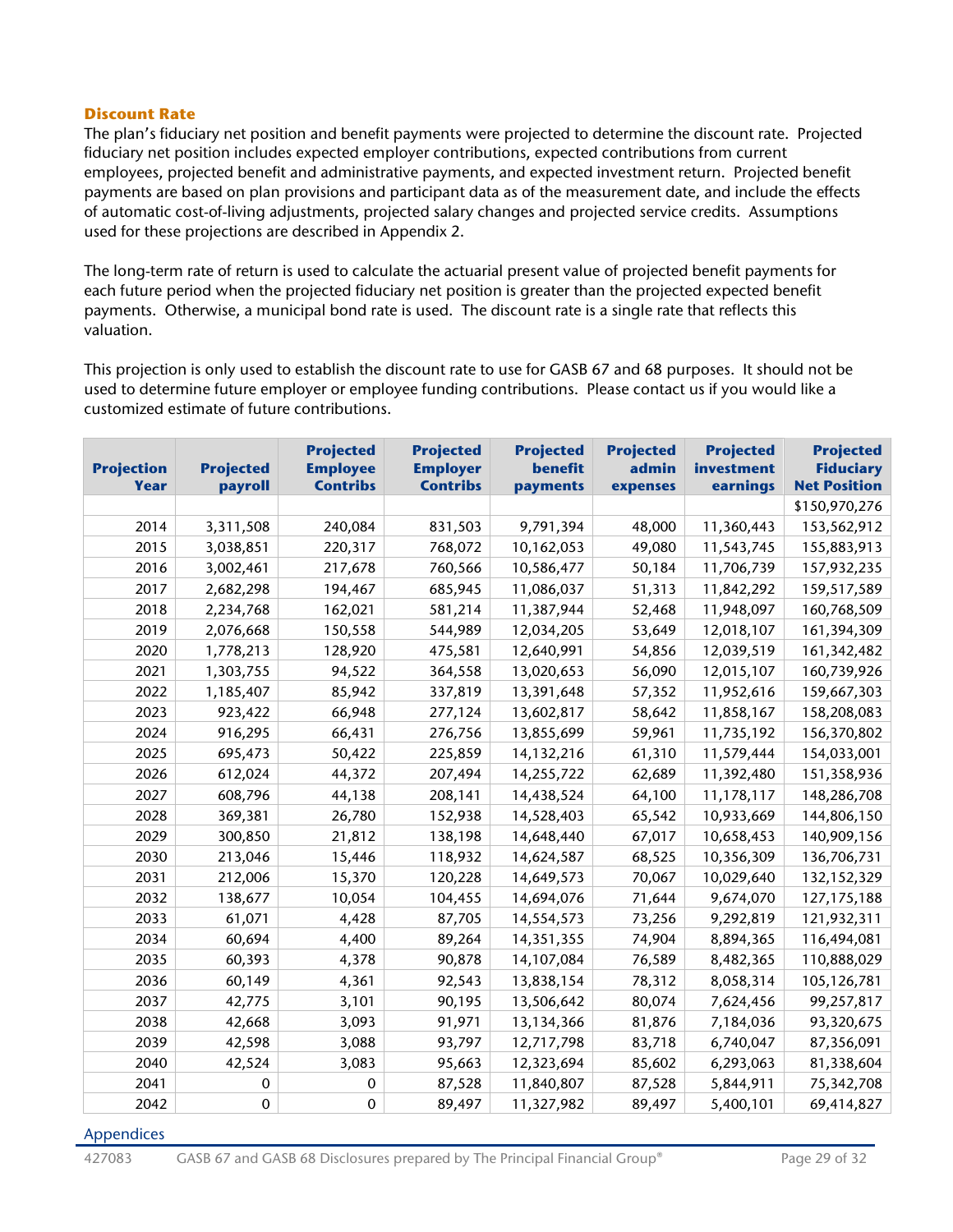| <b>Projection</b><br>Year | <b>Projected</b><br>payroll | <b>Projected</b><br><b>Employee</b><br><b>Contribs</b> | <b>Projected</b><br><b>Employer</b><br><b>Contribs</b> | <b>Projected</b><br>benefit<br>payments | <b>Projected</b><br>admin<br>expenses | <b>Projected</b><br>investment<br>earnings | <b>Projected</b><br><b>Fiduciary</b><br><b>Net Position</b> |
|---------------------------|-----------------------------|--------------------------------------------------------|--------------------------------------------------------|-----------------------------------------|---------------------------------------|--------------------------------------------|-------------------------------------------------------------|
| 2043                      | 0                           | $\mathbf 0$                                            | 91,511                                                 | 10,787,802                              | 91,511                                | 4,961,622                                  | 63,588,647                                                  |
| 2044                      | 0                           | $\mathbf 0$                                            | 93,570                                                 | 10,226,184                              | 93,570                                | 4,531,856                                  | 57,894,319                                                  |
| 2045                      | $\pmb{0}$                   | $\pmb{0}$                                              | 95,675                                                 | 9,648,356                               | 95,675                                | 4,112,936                                  | 52,358,899                                                  |
| 2046                      | 0                           | $\mathbf 0$                                            | 97,828                                                 | 9,060,919                               | 97,828                                | 3,706,705                                  | 47,004,685                                                  |
| 2047                      | 0                           | $\mathbf 0$                                            | 100,029                                                | 8,469,854                               | 100,029                               | 3,314,656                                  | 41,849,487                                                  |
| 2048                      | $\mathbf 0$                 | $\pmb{0}$                                              | 102,280                                                | 7,881,539                               | 102,280                               | 2,937,925                                  | 36,905,873                                                  |
| 2049                      | 0                           | $\pmb{0}$                                              | 104,581                                                | 7,301,214                               | 104,581                               | 2,577,283                                  | 32,181,942                                                  |
| 2050                      | $\pmb{0}$                   | $\pmb{0}$                                              | 106,934                                                | 6,734,315                               | 106,934                               | 2,233,147                                  | 27,680,774                                                  |
| 2051                      | 0                           | $\mathbf 0$                                            | 109,340                                                | 6,185,985                               | 109,340                               | 1,905,553                                  | 23,400,342                                                  |
| 2052                      | $\pmb{0}$                   | $\mathbf 0$                                            | 111,800                                                | 5,658,415                               | 111,800                               | 1,594,263                                  | 19,336,190                                                  |
| 2053                      | 0                           | $\pmb{0}$                                              | 114,316                                                | 5,154,909                               | 114,316                               | 1,298,803                                  | 15,480,084                                                  |
| 2054                      | 0                           | $\mathbf 0$                                            | 116,888                                                | 4,678,223                               | 116,888                               | 1,018,425                                  | 11,820,286                                                  |
| 2055                      | 0                           | $\pmb{0}$                                              | 119,518                                                | 4,230,779                               | 119,518                               | 752,129                                    | 8,341,636                                                   |
| 2056                      | 0                           | $\mathbf 0$                                            | 122,207                                                | 3,813,736                               | 122,207                               | 498,695                                    | 5,026,595                                                   |
| 2057                      | $\pmb{0}$                   | $\pmb{0}$                                              | 124,957                                                | 3,426,344                               | 124,957                               | 256,790                                    | 1,857,041                                                   |
| 2058                      | 0                           | $\pmb{0}$                                              | 127,769                                                | 3,069,024                               | 127,769                               | 24,996                                     | (1, 186, 987)                                               |
| 2059                      | 0                           | $\pmb{0}$                                              | 130,644                                                | 2,741,456                               | 130,644                               | (198, 223)                                 | (4, 126, 666)                                               |
| 2060                      | 0                           | $\pmb{0}$                                              | 133,583                                                | 2,440,708                               | 133,583                               | (414, 395)                                 | (6,981,769)                                                 |
| 2061                      | 0                           | $\mathbf 0$                                            | 136,589                                                | 2,166,538                               | 136,589                               | (625,040)                                  | (9, 773, 347)                                               |
| 2062                      | $\pmb{0}$                   | $\mathbf 0$                                            | 139,662                                                | 1,917,280                               | 139,662                               | (831, 729)                                 | (12, 522, 356)                                              |
| 2063                      | 0                           | $\mathbf 0$                                            | 142,804                                                | 1,690,146                               | 142,804                               | (1,035,976)                                | (15, 248, 478)                                              |
| 2064                      | 0                           | $\pmb{0}$                                              | 146,017                                                | 1,483,436                               | 146,017                               | (1, 239, 240)                              | (17, 971, 154)                                              |
| 2065                      | 0                           | $\pmb{0}$                                              | 149,302                                                | 1,296,931                               | 149,302                               | (1,443,021)                                | (20,711,106)                                                |
| 2066                      | 0                           | $\mathbf 0$                                            | 152,661                                                | 1,129,576                               | 152,661                               | (1,648,882)                                | (23, 489, 564)                                              |
| 2067                      | $\pmb{0}$                   | $\pmb{0}$                                              | 156,096                                                | 978,885                                 | 156,096                               | (1,858,373)                                | (26, 326, 822)                                              |
| 2068                      | 0                           | $\mathbf 0$                                            | 159,608                                                | 843,640                                 | 159,608                               | (2,073,020)                                | (29, 243, 482)                                              |
| 2069                      | $\pmb{0}$                   | $\pmb{0}$                                              | 163,199                                                | 724,307                                 | 163,199                               | (2, 294, 437)                              | (32, 262, 226)                                              |
| 2070                      | 0                           | $\mathbf 0$                                            | 166,871                                                | 619,356                                 | 166,871                               | (2, 524, 323)                              | (35, 405, 905)                                              |
| 2071                      | 0                           | $\mathbf 0$                                            | 170,626                                                | 526,516                                 | 170,626                               | (2,764,360)                                | (38, 696, 781)                                              |
| 2072                      | $\pmb{0}$                   | $\mathbf 0$                                            | 174,465                                                | 445,090                                 | 174,465                               | (3,016,248)                                | (42, 158, 119)                                              |
| 2073                      | 0                           | $\mathbf 0$                                            | 178,390                                                | 374,711                                 | 178,390                               | (3, 281, 774)                              | (45, 814, 604)                                              |
| 2074                      | 0                           | $\pmb{0}$                                              | 182,404                                                | 313,593                                 | 182,404                               | (3, 562, 784)                              | (49,690,981)                                                |
| 2075                      | 0                           | $\mathbf 0$                                            | 186,508                                                | 260,402                                 | 186,508                               | (3,861,142)                                | (53, 812, 525)                                              |
| 2076                      | $\pmb{0}$                   | $\pmb{0}$                                              | 190,704                                                | 215,016                                 | 190,704                               | (4, 178, 803)                              | (58, 206, 344)                                              |
| 2077                      | 0                           | $\pmb{0}$                                              | 194,995                                                | 176,605                                 | 194,995                               | (4, 517, 836)                              | (62,900,785)                                                |
| 2078                      | 0                           | $\pmb{0}$                                              | 199,382                                                | 143,592                                 | 199,382                               | (4,880,375)                                | (67, 924, 752)                                              |
| 2079                      | 0                           | $\pmb{0}$                                              | 203,868                                                | 115,515                                 | 203,868                               | (5,268,644)                                | (73, 308, 911)                                              |
| 2080                      | 0                           | $\pmb{0}$                                              | 208,455                                                | 92,167                                  | 208,455                               | (5,685,012)                                | (79,086,090)                                                |
| 2081                      | $\pmb{0}$                   | $\pmb{0}$                                              | 213,145                                                | 72,869                                  | 213,145                               | (6, 131, 996)                              | (85, 290, 955)                                              |
| 2082                      | 0                           | $\pmb{0}$                                              | 217,941                                                | 56,973                                  | 217,941                               | (6,612,257)                                | (91, 960, 185)                                              |
| 2083                      | 0                           | $\pmb{0}$                                              | 222,845                                                | 43,823                                  | 222,845                               | (7, 128, 612)                              | (99, 132, 620)                                              |
| 2084                      | 0                           | $\pmb{0}$                                              | 227,859                                                | 33,336                                  | 227,859                               | (7,684,069)                                | (106, 850, 025)                                             |
| 2085                      | 0                           | $\pmb{0}$                                              | 232,986                                                | 25,184                                  | 232,986                               | (8, 281, 853)                              | (115, 157, 062)                                             |
| 2086                      | $\pmb{0}$                   | $\pmb{0}$                                              | 238,228                                                | 18,759                                  | 238,228                               | (8,925,399)                                | (124, 101, 220)                                             |
| 2087                      | 0                           | $\mathbf 0$                                            | 243,588                                                | 13,689                                  | 243,588                               | (9,618,375)                                | (133, 733, 284)                                             |
| 2088                      | $\pmb{0}$                   | $\pmb{0}$                                              | 249,069                                                | 9,894                                   | 249,069                               | (10, 364, 714)                             | (144, 107, 892)                                             |
| 2089                      | 0                           | $\pmb{0}$                                              | 254,673                                                | 7,072                                   | 254,673                               | (11, 168, 636)                             | (155, 283, 600)                                             |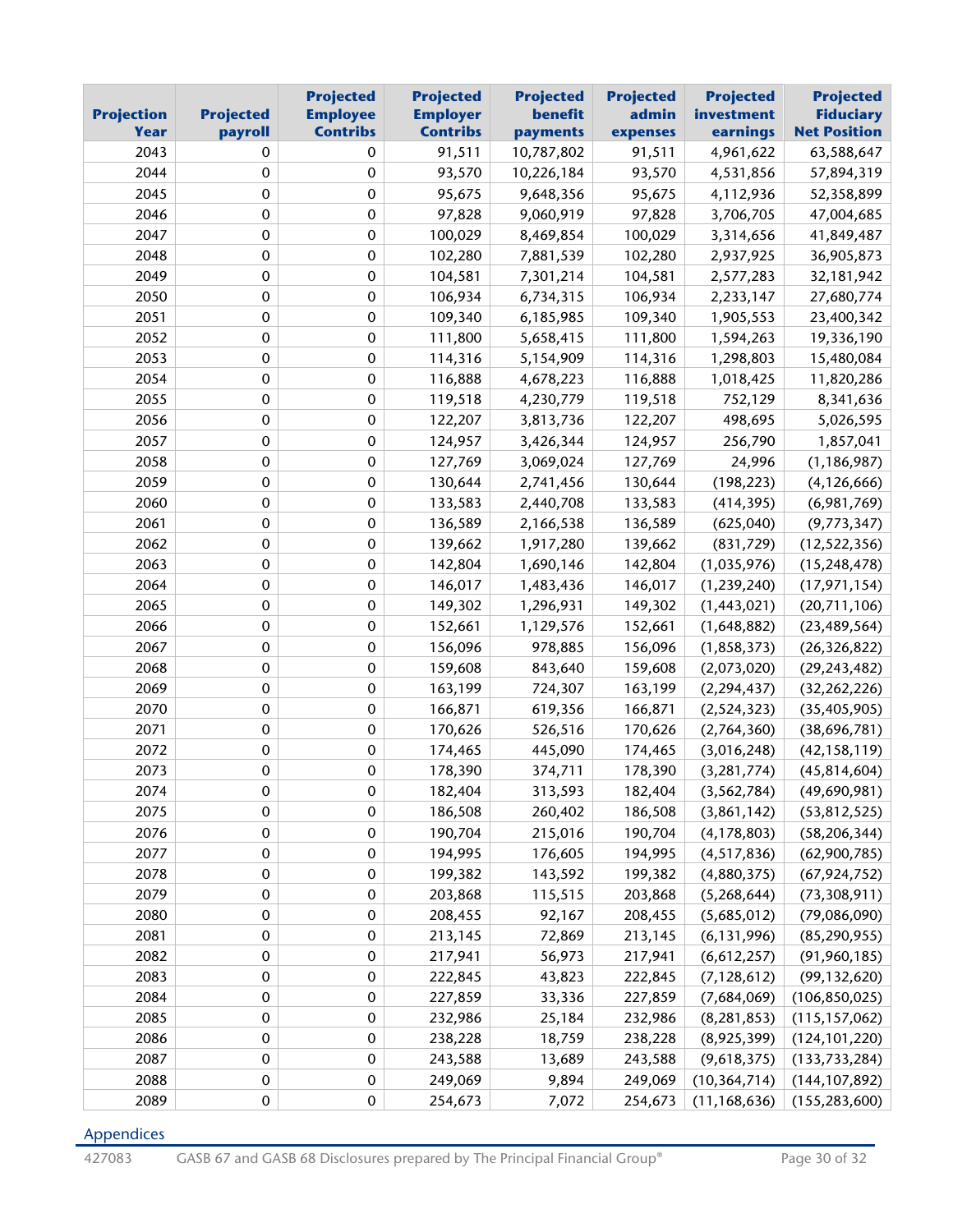| <b>Projection</b><br>Year | <b>Projected</b><br>payroll | <b>Projected</b><br><b>Employee</b><br><b>Contribs</b> | <b>Projected</b><br><b>Employer</b><br><b>Contribs</b> | <b>Projected</b><br>benefit<br>payments | <b>Projected</b><br>admin<br>expenses | <b>Projected</b><br>investment<br>earnings | <b>Projected</b><br><b>Fiduciary</b><br><b>Net Position</b> |
|---------------------------|-----------------------------|--------------------------------------------------------|--------------------------------------------------------|-----------------------------------------|---------------------------------------|--------------------------------------------|-------------------------------------------------------------|
| 2090                      | 0                           | $\mathbf{0}$                                           | 260,403                                                | 4,989                                   | 260,403                               | (12,034,672)                               | (167, 323, 261)                                             |
| 2091                      | $\mathbf 0$                 | $\mathbf{0}$                                           | 266,262                                                | 3,470                                   | 266,262                               | (12, 967, 687)                             | (180, 294, 418)                                             |
| 2092                      | $\Omega$                    | $\mathbf{0}$                                           | 272,253                                                | 2,380                                   | 272,253                               | (13,972,909)                               | (194, 269, 707)                                             |
| 2093                      | $\mathbf 0$                 | $\mathbf{0}$                                           | 278,379                                                | 1,606                                   | 278,379                               | (15,055,964)                               | (209, 327, 277)                                             |
| 2094                      | $\mathbf 0$                 | $\mathbf{0}$                                           | 284,643                                                | 1,063                                   | 284,643                               | (16, 222, 905)                             | (225, 551, 245)                                             |
| 2095                      | $\mathbf 0$                 | $\mathbf{0}$                                           | 291,047                                                | 690                                     | 291,047                               | (17, 480, 248)                             | (243, 032, 183)                                             |
| 2096                      | $\mathbf 0$                 | $\mathbf{0}$                                           | 297,596                                                | 443                                     | 297,596                               | (18, 835, 011)                             | (261, 867, 637)                                             |
| 2097                      | $\Omega$                    | $\mathbf{0}$                                           | 304,292                                                | 278                                     | 304,292                               | (20, 294, 753)                             | (282, 162, 668)                                             |
| 2098                      | $\Omega$                    | $\mathbf{0}$                                           | 311,139                                                | 171                                     | 311,139                               | (21, 867, 613)                             | (304, 030, 452)                                             |
| 2099                      | $\Omega$                    | $\mathbf{0}$                                           | 318,140                                                | 106                                     | 318,140                               | (23, 562, 364)                             | (327, 592, 922)                                             |
| 2100                      | $\Omega$                    | $\mathbf{0}$                                           | 325,298                                                | 66                                      | 325,298                               | (25, 388, 454)                             | (352, 981, 442)                                             |
| 2101                      | $\Omega$                    | $\mathbf{0}$                                           | 332,617                                                | 39                                      | 332,617                               | (27, 356, 063)                             | (380, 337, 544)                                             |
| 2102                      | $\mathbf 0$                 | $\mathbf{0}$                                           | 340,101                                                | 23                                      | 340,101                               | (29, 476, 161)                             | (409, 813, 728)                                             |
| 2103                      | $\mathbf 0$                 | $\mathbf{0}$                                           | 347,753                                                | 14                                      | 347,753                               | (31,760,565)                               | (441, 574, 307)                                             |
| 2104                      | $\mathbf 0$                 | $\mathbf{0}$                                           | 355,577                                                | 9                                       | 355,577                               | (34, 222, 009)                             | (475, 796, 325)                                             |
| 2105                      | $\mathbf 0$                 | $\mathbf{0}$                                           | 363,577                                                | 4                                       | 363,577                               | (36, 874, 215)                             | (512, 670, 544)                                             |
| 2106                      | $\mathbf 0$                 | $\mathbf{0}$                                           | 371,757                                                | $\mathbf 0$                             | 371,757                               | (39, 731, 967)                             | (552, 402, 511)                                             |